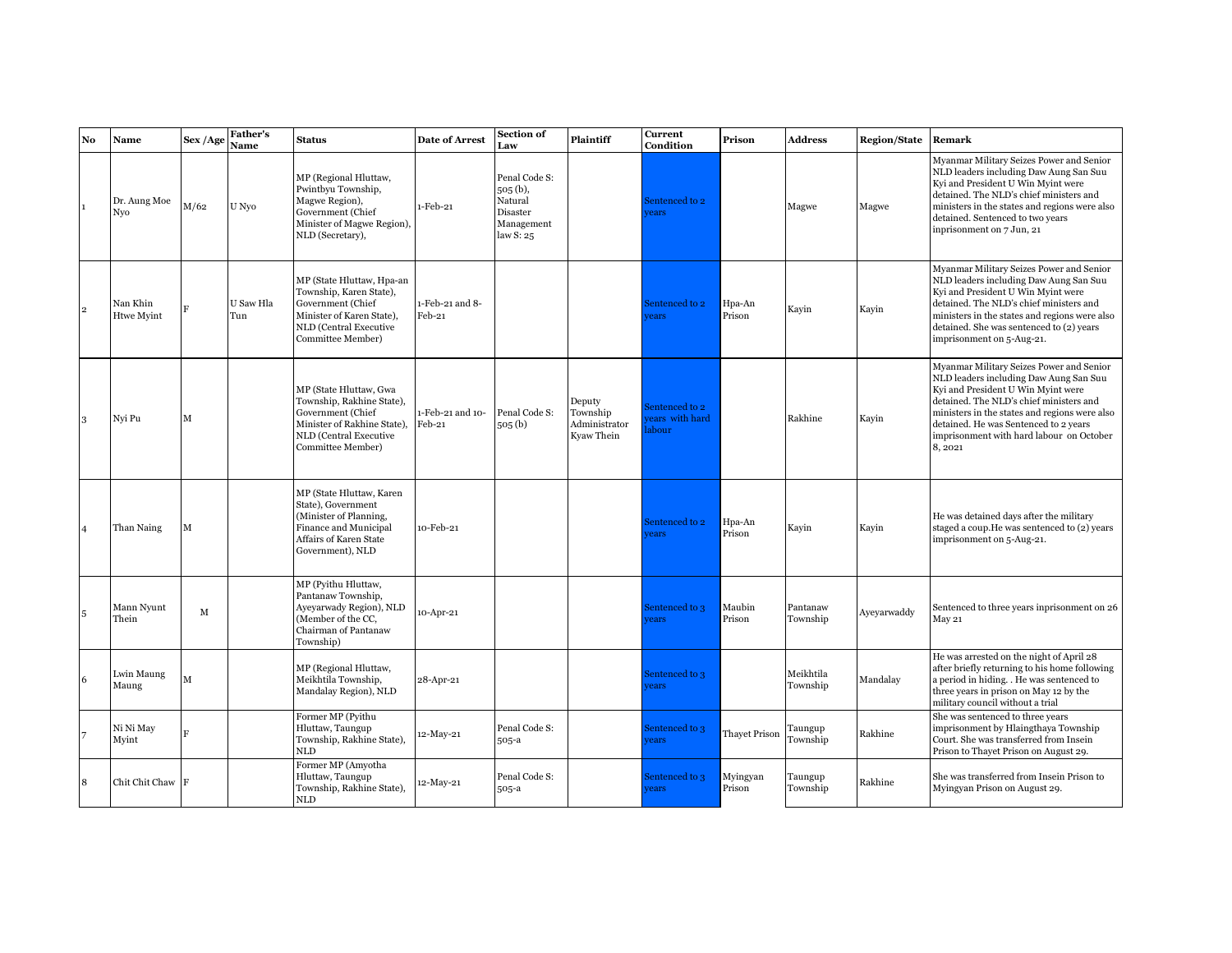|         |                  |              | NLD, Chairman of                                                                                                        |           |                                                                                                                    |                                      |                                                            |              |                                                              |             |                                                                                                                                                         |
|---------|------------------|--------------|-------------------------------------------------------------------------------------------------------------------------|-----------|--------------------------------------------------------------------------------------------------------------------|--------------------------------------|------------------------------------------------------------|--------------|--------------------------------------------------------------|-------------|---------------------------------------------------------------------------------------------------------------------------------------------------------|
| 9       | Cho Tint         | $\mathbf{M}$ | <b>Township Executive</b><br>Committee, Singu<br>Township, Mandalay<br>Region                                           | 1-Feb-21  | Natural<br>Disaster<br>Management<br>law                                                                           |                                      | Sentenced to 3 years                                       |              | Singu Township Mandalay                                      |             |                                                                                                                                                         |
| 10      | Min Aung         | М            | NLD (Member, Taungup<br>Township)                                                                                       | 9-Feb-21  | Natural<br>Disaster<br>Management<br>law S: 25,<br>Peaceful<br>Assembly and<br>Peaceful<br>Procession Law<br>S: 19 |                                      | Sentenced to 2<br>ears and 2<br>nonths with<br>hard labour |              | Taungup<br>Township                                          | Rakhine     | He was Detained in relation to the military<br>coup. He was Sentenced to 2 years and 2<br>months imprisonment with hard labour on<br>September 17, 2021 |
| 11      | Thant Zin Phyo M |              | NLD (Member, Taungup<br>Township)                                                                                       | 9-Feb-21  | Natural<br>Disaster<br>Management<br>law S: 25,<br>Peaceful<br>Assembly and<br>Peaceful<br>Procession Law<br>S: 19 |                                      | Sentenced to 2<br>ears and 2<br>nonths with<br>hard labour |              | Taungup<br>Township                                          | Rakhine     | He was Detained in relation to the military<br>coup. He was Sentenced to 2 years and 2<br>months imprisonment with hard labour on<br>September 17, 2021 |
| $12 \,$ | Min Swe          | M            | NLD (Executive Member,<br>Taungoo Township)                                                                             | 10-Feb-21 | Penal Code S:<br>188(b)                                                                                            | Taungoo<br>Township<br>Administrator | Sentenced to 3<br>nonths                                   |              | Taungoo<br>Township                                          | Bago        | Posted on Facebook to get people to gather<br>for a protest. Sentenced to three months<br>imprisonment on February 10                                   |
| 13      | Phay Soe Wal     | M            | NLD, Executive Committee<br>member                                                                                      | 28-Feb-21 | Penal Code S:<br>505-a, 145                                                                                        |                                      | Sentenced to 3<br>vears<br>mprisonment                     | Myeik Prison | Sin Htoo<br>Village, Pulaw<br>Township                       | Tanintharvi |                                                                                                                                                         |
| 14      | Aung Myo Oo      | $\mathbf M$  | NLD, Executive Committee<br>member                                                                                      | 10-Mar-21 | Penal Code S:<br>505-a                                                                                             |                                      | Sentenced to 3<br>rears<br>mprisonment                     | Myeik Prison | Tha Ye Ma<br>Village, Myeik<br>Township                      | Tanintharyi |                                                                                                                                                         |
| 15      | Ngwe Soe         | M/64         | NLD                                                                                                                     | 11-Mar-21 | Penal Code S:<br>505-a                                                                                             |                                      | Sentenced to 2<br>ears                                     |              | Yebyu<br>Township                                            | Tanintharvi | Father of U Ngwe Soe who was a member of<br>Amyotha Hluttaw.                                                                                            |
| 16      | Tin Win          | M            | NLD (Executeive Member,<br>South Dagon Township and<br>Chairperson, Legal Aid<br>Assistance of South Dagon<br>Township) | 24-Mar-21 | Penal Code S:<br>505-a                                                                                             |                                      | Sentenced to 3<br><i>rears</i>                             |              | Kant Kaw<br>Street, (25)<br>Ward, South<br>Dagon<br>Township | Yangon      | He was beaten and Detained at home by<br>about 30 person of soldiers and police.<br>Sentenced to three years imprisonment on<br>April 20, 2021          |
| 17      | Myint Win        | M/50         | NLD                                                                                                                     | 29-Mar-21 | Penal Code S:<br>505-a,c                                                                                           |                                      | Sentenced to 3<br><i>rears</i>                             |              | (Ka) Ward,<br>Dawei<br>Township                              | Tanintharyi | He was Sentenced to 3 years imprisonment<br>on June 21, 2021                                                                                            |
| 18      | Zin Hlyan Chu    | M/26         | <b>NLD</b>                                                                                                              | 30-Mar-21 | Penal Code S:<br>505-a,c                                                                                           |                                      | Sentenced to 3<br>rears                                    |              | Muu Du<br>Village, Dawei<br>Township                         | Tanintharyi | He was Sentenced to 3 years imprisonment<br>on June 21, 2021                                                                                            |
| 19      | Zin Myo          | М            | NLD, Member of ward<br>Executive Committee,<br>Kawthaung Township,<br>Tanintharyi Region                                | 31-Mar-21 | Penal Code S:<br>505-a                                                                                             |                                      | Sentenced to 2<br>rears                                    |              | Shwe Zin Yaw<br>ward.<br>Kawthaung<br>Township               | Tanintharyi |                                                                                                                                                         |
| 20      | Aung Min         | M/48         | NLD, Medic, Former Public<br>Health Provider                                                                            | 31-May-21 | Penal Code S:<br>505-a                                                                                             |                                      | Sentenced to 2<br>ears                                     |              | Yebyu<br>Township                                            | Tanintharyi | He was Sentenced to 2 years imprisonment<br>on June 28, 2021                                                                                            |
| 21      | Aye Naing        | М            | NLD                                                                                                                     | 8-Jun-21  | Penal Code S:<br>505-a                                                                                             |                                      | Sentenced to 9<br>months                                   |              | Tint Toe Htaut<br>Village, Yebyu<br>Township                 | Tanintharvi |                                                                                                                                                         |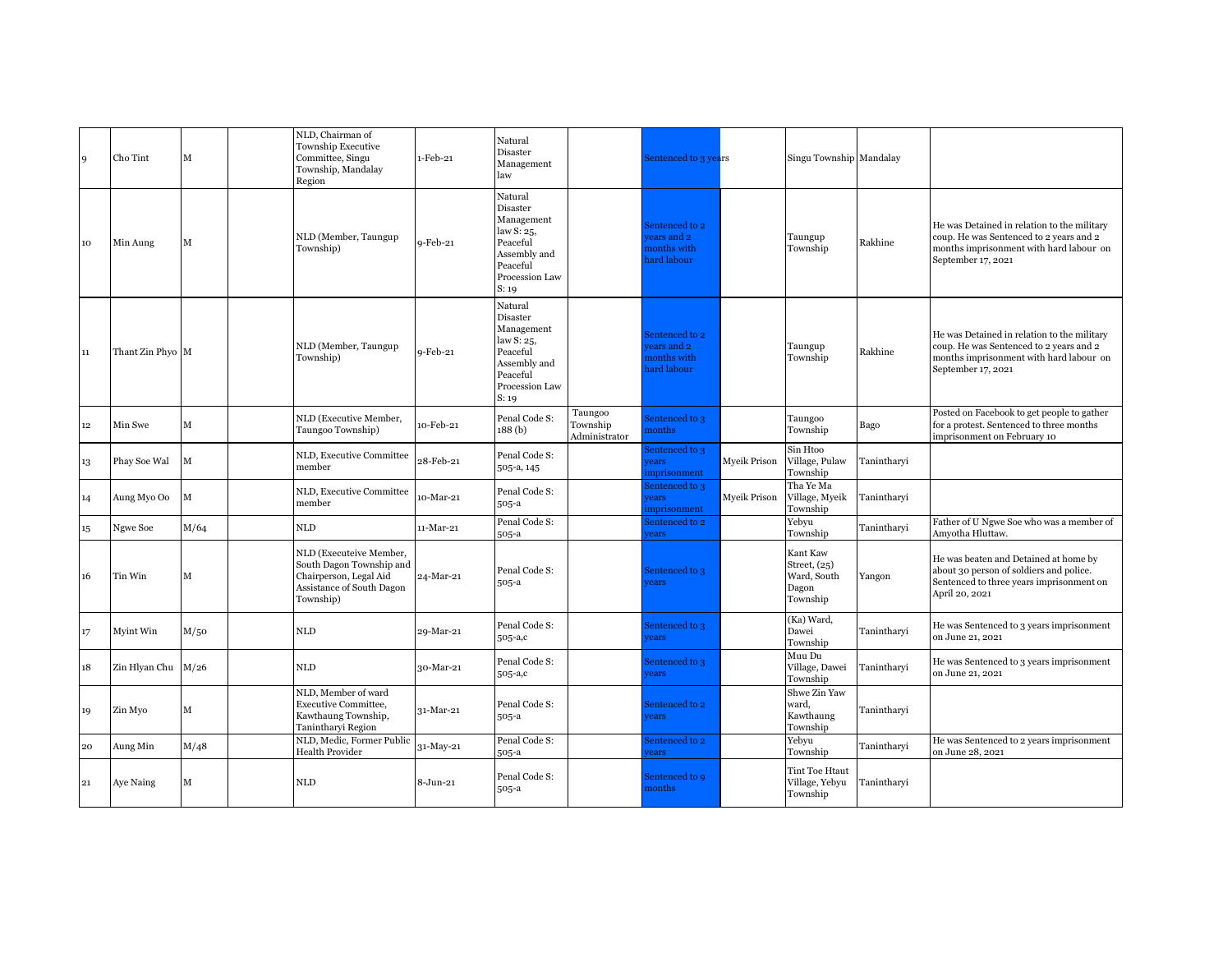| 22 | Myo Naing                 | М            | NLD, Member of Executive<br>Committee, Kanphyar,<br>Myeik Township,<br>Tanintharyi Region   | 20-Jun-21 | Penal Code S:<br>505-a                   |                                                                                    | Sentenced to 3<br>ears in Myeik<br>Prison | <b>Myeik Prison</b>  | Kanphyar,<br>Myeik<br>Township | Tanintharyi |                                                                                                                                                                                                                     |
|----|---------------------------|--------------|---------------------------------------------------------------------------------------------|-----------|------------------------------------------|------------------------------------------------------------------------------------|-------------------------------------------|----------------------|--------------------------------|-------------|---------------------------------------------------------------------------------------------------------------------------------------------------------------------------------------------------------------------|
| 23 | De Pa                     | м            | Other Parties, People's<br>Party (Member)                                                   | 10-Feb-21 | Natural<br>Disaster<br>Management<br>law |                                                                                    | Sentenced                                 |                      | PyinOo-Lwin<br>Township        | Mandalay    | Detained for protesting against the military<br>coup. Sentenced on 5 Feb 21                                                                                                                                         |
| 24 | Arkar Aung                | М            | Other Parties, People's<br>Party (Executive<br>Committee Member)                            | 23-Jun-21 | Penal Code S:<br>$505-a$                 |                                                                                    | Sentenced to 3<br>rears                   | Insein Prison        | Kangyidaung<br>Township        | Ayeyarwaddy | He was sentenced to three years<br>imprisonment on Sep 15, 2021                                                                                                                                                     |
| 25 | Thawbita                  | M            | Religious, Buddhist Monk                                                                    | -Feb-21   | Telecommunica<br>tion Law S: 66          | leutenant<br>colonel Myo<br>Khine Win                                              | Sentenced                                 | <b>Insein Prison</b> | Yangon                         | Yangon      | On 3 February, U Thawbita was sentenced to<br>2 years imprisonment under Section 66(d) of<br>the Telecommunications Law, he was<br>charged before the coup by the military for<br>defamation. Sentenced on 3 Feb 21 |
| 26 | Zaw Naing Win M           |              | Public Servant, Personal<br><b>Staff Officer of State</b><br>Counsellor Aung San Suu<br>Kyi | 0-Feb-21  | Penal Code S:<br>409                     |                                                                                    | Sentenced to 7<br>vears                   |                      | Naypyitaw                      | Naypyitaw   | He was detained days after the military<br>staged a coup.Sentenced to 7 years<br>inprisonment                                                                                                                       |
| 27 | Win Theingi<br>Htay       | Ħ.           | Public Servant, Officer<br>(Lewe Township<br>Cooperative Department)                        | 15-Feb-21 | Penal Code S:<br>188(b)                  | Deputy<br>Township<br>Administrator<br>Aung Zaw Min<br>of<br>Zabuthiri<br>Township | sentenced to 3<br>nonths                  |                      | Naypyitaw                      | Naypyitaw   | She was Detained and charged for her<br>involement in the Civil Disobedience<br>Movement (CDM). Sentenced to three<br>months imprisonment on 15 March 21                                                            |
| 28 | Mai Win<br>Theingi        | Ħ.           | Public Servant, Senior<br>Clerk (Lewe Township<br>Cooperative Department)                   | 15-Feb-21 | Penal Code S:<br>188 (b)                 | Deputy<br>Township<br>Administrator<br>Aung Zaw Min<br>of<br>Zabuthiri<br>Township | Sentenced to 3<br>nonths                  |                      | Naypyitaw                      | Naypyitaw   | She was Detained and charged for her<br>involement in the Civil Disobedience<br>Movement (CDM). Sentenced to three<br>months imprisonment on 15 March 21                                                            |
| 29 | Mai May<br>Yadana Zin Aye |              | Public Servant, Junior<br>Clerk (Lewe Township<br>Cooperative Department)                   | 15-Feb-21 | Penal Code S:<br>188 (b)                 | Deputy<br>Township<br>Administrator<br>Aung Zaw Min<br>of<br>Zabuthiri<br>Township | Sentenced to 3<br>nonths                  |                      | Naypyitaw                      | Naypyitaw   | She was Detained and charged for her<br>involement in the Civil Disobedience<br>Movement (CDM). Sentenced to three<br>months imprisonment on 15 March 21                                                            |
| 30 | Mi May Thu<br>Thu Aung    | $\mathbf{F}$ | Public Servant, Junior<br>Clerk (Lewe Township<br>Cooperative Department)                   | 15-Feb-21 | Penal Code S:<br>188(b)                  | Deputy<br>Township<br>Administrator<br>Aung Zaw Min<br>of<br>Zabuthiri<br>Township | sentenced to 3<br>nonths                  |                      | Naypyitaw                      | Naypyitaw   | She was Detained and charged for her<br>involement in the Civil Disobedience<br>Movement (CDM). Sentenced to three<br>months imprisonment on 15 March 21                                                            |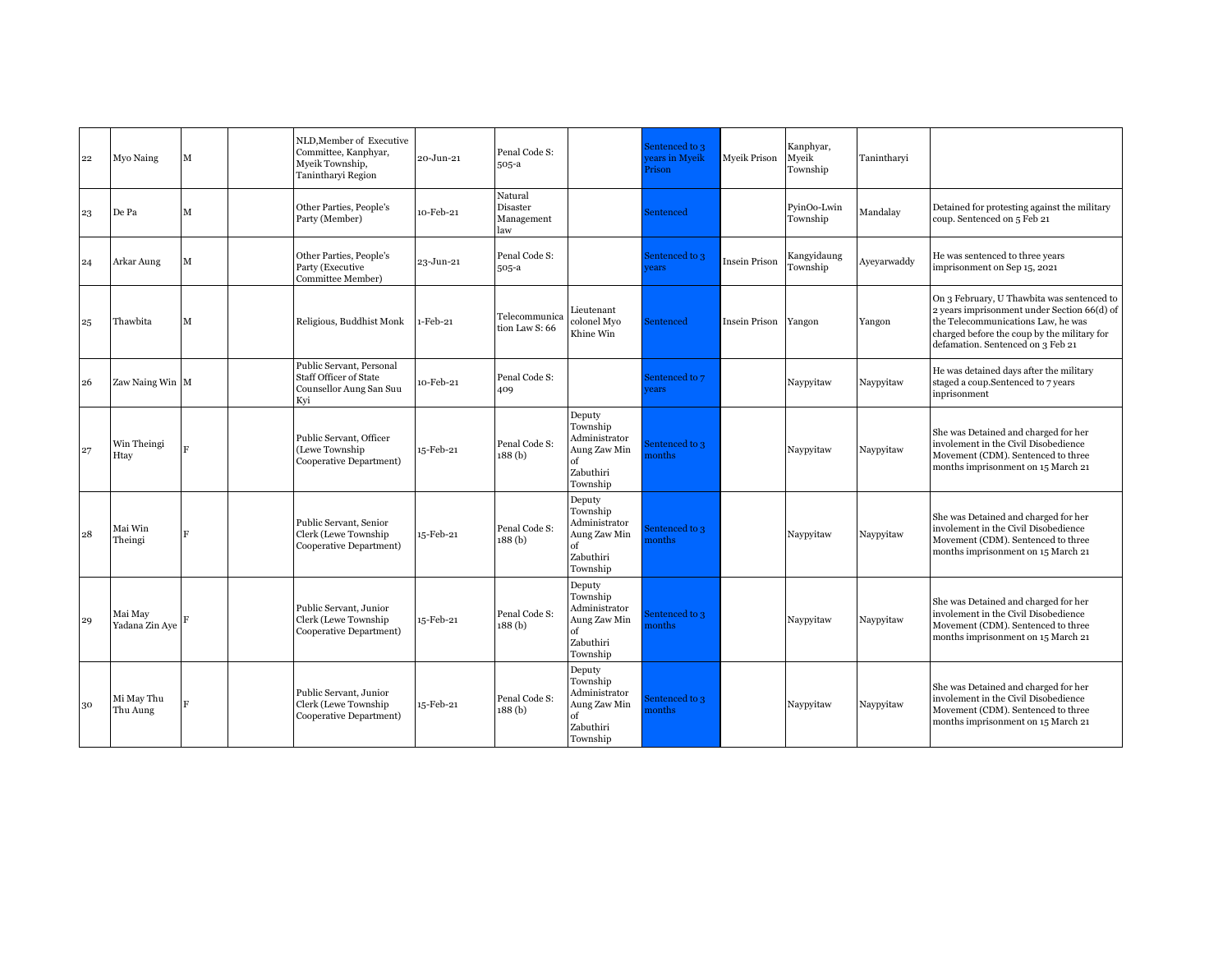| 31 | Wai Wai Hnin                  |      |                            | Public Servant, Junior<br>Clerk (Lewe Township<br>Cooperative Department)                | 15-Feb-21 | Penal Code S:<br>188(b)                                                      | Deputy<br>Township<br>Administrator<br>Aung Zaw Min<br>of<br>Zabuthiri<br>Township | sentenced to 3<br>nonths                                          |              | Naypyitaw                                            | Naypyitaw   | She was Detained and charged for her<br>involement in the Civil Disobedience<br>Movement (CDM). Sentenced to three<br>months imprisonment on 15 March 21                                                   |
|----|-------------------------------|------|----------------------------|------------------------------------------------------------------------------------------|-----------|------------------------------------------------------------------------------|------------------------------------------------------------------------------------|-------------------------------------------------------------------|--------------|------------------------------------------------------|-------------|------------------------------------------------------------------------------------------------------------------------------------------------------------------------------------------------------------|
| 32 | Kyaw Zayar<br>Myo             | м    |                            | Public Servant, Senior<br>Clerk (Cooperative<br>Department, Head Office in<br>Naypyitaw) | 15-Feb-21 | Penal Code S:<br>188 <sub>(b)</sub>                                          | Deputy<br>Township<br>Administrator<br>Aung Zaw Min<br>of<br>Zabuthiri<br>Township | sentenced to 3<br>nonths                                          |              | Naypyitaw                                            | Naypyitaw   | He was Detained and charged for his<br>involement in the Civil Disobedience<br>Movement (CDM). Sentenced to three<br>months imprisonment on 15 March 21                                                    |
| 33 | Khin Cho Thet                 | - IF |                            | Public Servant, Junior<br>Clerk (Cooperative<br>Department, Head Office in<br>Naypyitaw) | 15-Feb-21 | Penal Code S:<br>188 (b)                                                     | Deputy<br>Township<br>Administrator<br>Aung Zaw Min<br>of<br>Zabuthiri<br>Township | sentenced to 3<br>nonths                                          |              | Naypyitaw                                            | Naypyitaw   | She was Detained and charged for her<br>involement in the Civil Disobedience<br>Movement (CDM). Sentenced to three<br>months imprisonment on 15 March 21                                                   |
| 34 | Nyein Nyein<br>Soe            |      |                            | Public Servant, Junior<br>Clerk (Cooperative<br>Department, Head Office in<br>Naypyitaw) | 15-Feb-21 | Penal Code S:<br>188 <sub>(b)</sub>                                          | Deputy<br>Township<br>Administrator<br>Aung Zaw Min<br>of<br>Zabuthiri<br>Township | sentenced to 3<br>nonths                                          |              | Naypyitaw                                            | Naypyitaw   | She was Detained and charged for her<br>involement in the Civil Disobedience<br>Movement (CDM). Sentenced to three<br>months imprisonment on 15 March 21                                                   |
| 35 | Phyo Chit Oo                  | м    |                            | Medic, General Worker<br>(Dawei Hospital)                                                | 11-Feb-21 | Natural<br>Disaster<br>Management<br>Law S: 25                               |                                                                                    | Sentenced                                                         |              | Dawei<br>Township                                    | Tanintharvi |                                                                                                                                                                                                            |
| 36 | Tun Linn Aung M               |      |                            | Medic, General Worker<br>(Dawei Hospital)                                                | 11-Feb-21 | Natural<br>Disaster<br>Management<br>Law S: 25                               |                                                                                    | Sentenced                                                         |              | Dawei<br>Township                                    | Tanintharyi |                                                                                                                                                                                                            |
| 37 | Naw Sandar<br>Cho             |      |                            | Education, Assistant<br>Archivist (Hpa-an<br>University)                                 | 9-Feb-21  |                                                                              |                                                                                    | Sentenced to 2<br>ears with hard<br>abour                         |              | Hpa-an<br>Township                                   | Kayin       | She was Detained for his involement in the<br>Civil Disobedience Movement (CDM).<br>Sentenced to 2 years imprisonment with<br>hard labour on May 28 2021                                                   |
| 38 | Aung Zay Latt<br>(aka) Ko Zay | M/36 | U San Hla,<br>Daw Mya Shin | Education, Teacher                                                                       | 23-Mar-21 | Penal Code S:<br>$505-a$                                                     |                                                                                    | 2021 On June<br>18, he was<br>sentenced to two<br>ears in prison. | Myeik Prison | Extension (2)<br>Road, (2) Ward<br>Pulaw<br>Township | Tanintharyi | He joined the CDM                                                                                                                                                                                          |
| 39 | Yin Nyein Aye                 |      |                            | Education, Middle School<br>Teacher (B.E.H.S, Yay Cho)                                   | 24-Apr-21 |                                                                              |                                                                                    | Sentenced to 3<br>ears                                            |              | Meikhtila<br>Township                                | Mandalay    | Sentenced to three years inprisonment in<br>May                                                                                                                                                            |
| 40 | Nyein Chan Oo M               |      |                            | Education, High School<br>Teacher (B.E.H.S, Tha Bot)                                     | Unknown   |                                                                              |                                                                                    | Sentenced to 3<br>ears                                            |              | Myeik<br>Township                                    | Tanintharvi | On June 14, he was Sentenced to 3 years<br>imprisonment.                                                                                                                                                   |
| 41 | Thurein Linn                  | М    |                            | Security Force, Police                                                                   | 3-Feb-21  | Mvanmar<br>Police Force<br>Maintenance of Police Force<br>DiscipLinne<br>Law |                                                                                    | Sentenced to 1<br>ear                                             |              | Kyangin<br>Township                                  | Ayeyarwaddy | He was Detained and charged under the<br>Myanmar Police Force Maintenance of<br>DiscipLinne Law for posting on Facebook<br>against the military coup. Sentenced to one<br>year imprisonment on 15 March 21 |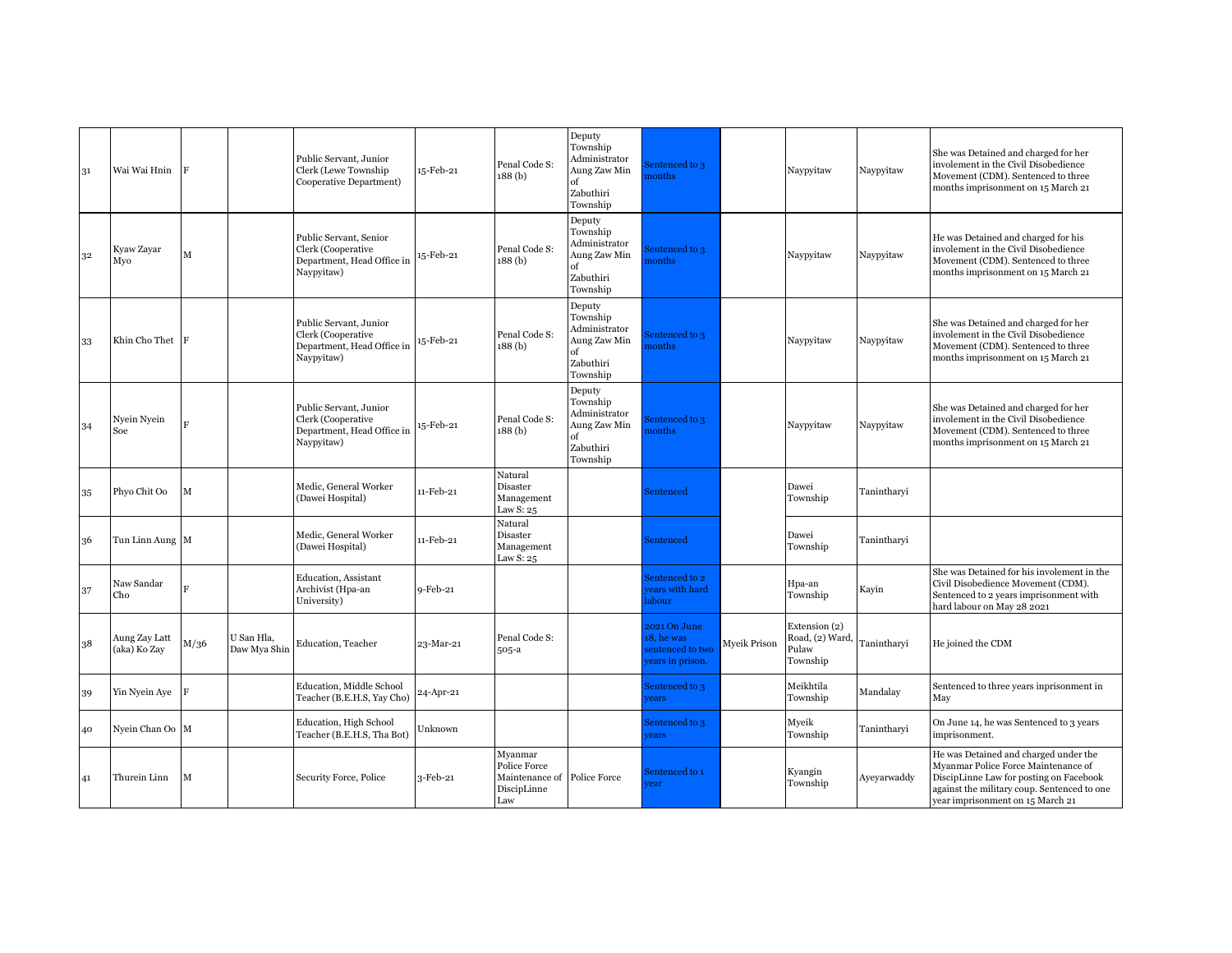| 42 | Tara Linn                                             | м    |                     | Security Force, Police<br>(Deputy Police Sergeant)                       | 3-Feb-21   | Myanmar<br>Police Force<br>Maintenance of Police Force<br>DiscipLinne<br>Law                   | Sentenced to 1<br>ear          |                   | Kyangin<br>Township                                                              | Ayeyarwaddy | He was Detained and charged under the<br>Myanmar Police Force Maintenance of<br>DiscipLinne Law for posting on Facebook<br>against the military coup. Sentenced to one<br>year imprisonment on 15 March 21                                                                                                                                                                                            |
|----|-------------------------------------------------------|------|---------------------|--------------------------------------------------------------------------|------------|------------------------------------------------------------------------------------------------|--------------------------------|-------------------|----------------------------------------------------------------------------------|-------------|-------------------------------------------------------------------------------------------------------------------------------------------------------------------------------------------------------------------------------------------------------------------------------------------------------------------------------------------------------------------------------------------------------|
| 43 | Police Sub-<br>Lieutenant<br>Jorny (aka)<br>Thura     | М    |                     | Security Force, Police<br>(Police Sergeant)                              | 27-Mar-21  | Myanmar<br>Police Force<br>Maintenance of<br>DiscipLinne<br>Law                                | Sentenced to 3<br>rears        | Obo Prison        | Chan Aye<br>Tharzan<br>Township                                                  | Mandalay    | He joined the CDM movement on March 3<br>and was arrested on March 28 and beaten<br>while arrest. He also needed medical<br>treatment for kidney disease and was not<br>allowed to see family members. He has been<br>being forced to return to work, if he does not<br>return to office, he is due to be imprisoned at<br>the end of April. Sentenced to three years<br>imprisonment on June 7, 2021 |
| 44 | Myo Zaw                                               | M/37 | U Win Sein          | Security Force, Police                                                   | 27-Mar-21  | Myanmar<br>Police Force<br>Maintenance of<br>DiscipLinne<br>Law 16 $(A)(B)$ ,<br>14(A), 22, 18 | Sentenced to 3<br>rears        | Thahton<br>Prison | Kyaikhto<br>Township                                                             | Mon         | He was sentenced to 3 years imprisonment<br>on June 8, 2021.                                                                                                                                                                                                                                                                                                                                          |
| 45 | Soe Lwin (aka)<br>Lu Ni                               | М    |                     | Ward and Village Admin,<br>Former Ward<br>Administrator, Gwa<br>Township | 13-Feb-21  | Penal Code S:<br>505 <sub>6</sub>                                                              | Sentenced to 2<br><b>rears</b> | Thandwe<br>Prison | Ywar Ma Ward,<br>Gwa Towship                                                     | Rakhine     | For staging a protest against the military<br>coup. He was sentenced to 3 years<br>imprisonment on Sep 27, 2021.                                                                                                                                                                                                                                                                                      |
| 46 | May Thwe<br>Aung                                      |      |                     | Media, Reporter,<br>Democratic Voice of Burma<br>(DVB)                   | 16-Mar-21  | Penal Code S:<br>188                                                                           | Sentenced to 1<br>nonth        |                   | Oakkan<br>Township                                                               | Yangon      | On 16 March, when she heard the<br>information that her husband "U Min Min<br>Aung" was arrested, therefore, she went to<br>the Police Station, and then she also was<br>arrested.                                                                                                                                                                                                                    |
| 47 | Chit Minhlaing M                                      |      |                     | Media, Citizen Journalist                                                | 22-Apr-21  | Penal Code S:<br>505-a                                                                         | sentenced to 3<br>ears         |                   | Pakokku<br>Township                                                              | Magwe       | Sentenced to 3 years imprisonment on July<br>6,2021                                                                                                                                                                                                                                                                                                                                                   |
| 48 | Htoo San Ko<br>(aka) Thet Tun M<br>Aung               |      |                     | Media, Freelance Photo<br>Journalist                                     |            | Penal Code S:<br>$505-a$                                                                       | Sentenced to 3<br>ears         |                   |                                                                                  |             |                                                                                                                                                                                                                                                                                                                                                                                                       |
| 49 | Nay Myo Kyaw M                                        |      |                     | CSO, Activist, Protest<br>Leader                                         | 13-Feb-21  | Natural<br>Disaster<br>Management<br>law, Penal Code<br>S: 505(b)                              | Sentenced to 3<br><b>rears</b> |                   | No (101), Min<br>Street, Phaung<br>Tang Ward,<br>Saku Town,<br>Minbu<br>Township | Magwe       | For leading a protest against the military<br>coup. Sentenced to three years inprisonment<br>on 28 May 21                                                                                                                                                                                                                                                                                             |
| 50 | Kyaw Htet Oo<br>(aka) Hsai Wan M/28<br>O <sub>o</sub> |      | U Khin<br>Maung Soe | CSO, Tai Youth<br>Organization                                           | 8-Mar-21   | Penal Code S:<br>505-a                                                                         | Sentenced to 2<br>rears        |                   | No(16, Khat<br>Thar Street, (3<br>Ward, Block<br>(10, Lashio<br>Township         | Shan        | For staging a protest against the military<br>coup. Sentenced to 2 years imprisonment on<br>June 16, 2021 under S: 505-a of the Penal<br>Code                                                                                                                                                                                                                                                         |
| 51 | Aung Waiyan<br>Kyaw                                   | М    |                     | CSO, Activist, Protest<br>Leader                                         | 18-Mar-21  |                                                                                                | Sentenced to 4<br>rears        | Dawei Prison      | Dawei<br>Township                                                                | Tanintharyi | For staging a protest against the military<br>coup. Sentenced to S: 505 a two years<br>imprisonment and S:505 - c, two years<br>imprisonment on 21 Jun 21                                                                                                                                                                                                                                             |
| 52 | Pyone Tint                                            | F.   |                     | CSO, Activist, Member of<br>Dawei Women's Union                          | 2-May-21   |                                                                                                | sentenced to 3<br>rears        | Dawei Prison      | Dawei<br>Township                                                                | Tanintharvi | She was sentenced to 3 years imprisonment<br>on Sep 23,2021                                                                                                                                                                                                                                                                                                                                           |
| 53 | Maung Yu<br>Paing                                     | M    |                     | Artist, Poet                                                             | $9-Mar-21$ | Penal Code S:<br>505-a                                                                         | Sentenced to 2<br><i>rears</i> |                   | Kwetthit Ward.<br>Myeik<br>Township                                              | Tanintharvi | For staging a protest against the military<br>coup. Sentenced to 2 years imprisonment on<br>Jun 8, 2021                                                                                                                                                                                                                                                                                               |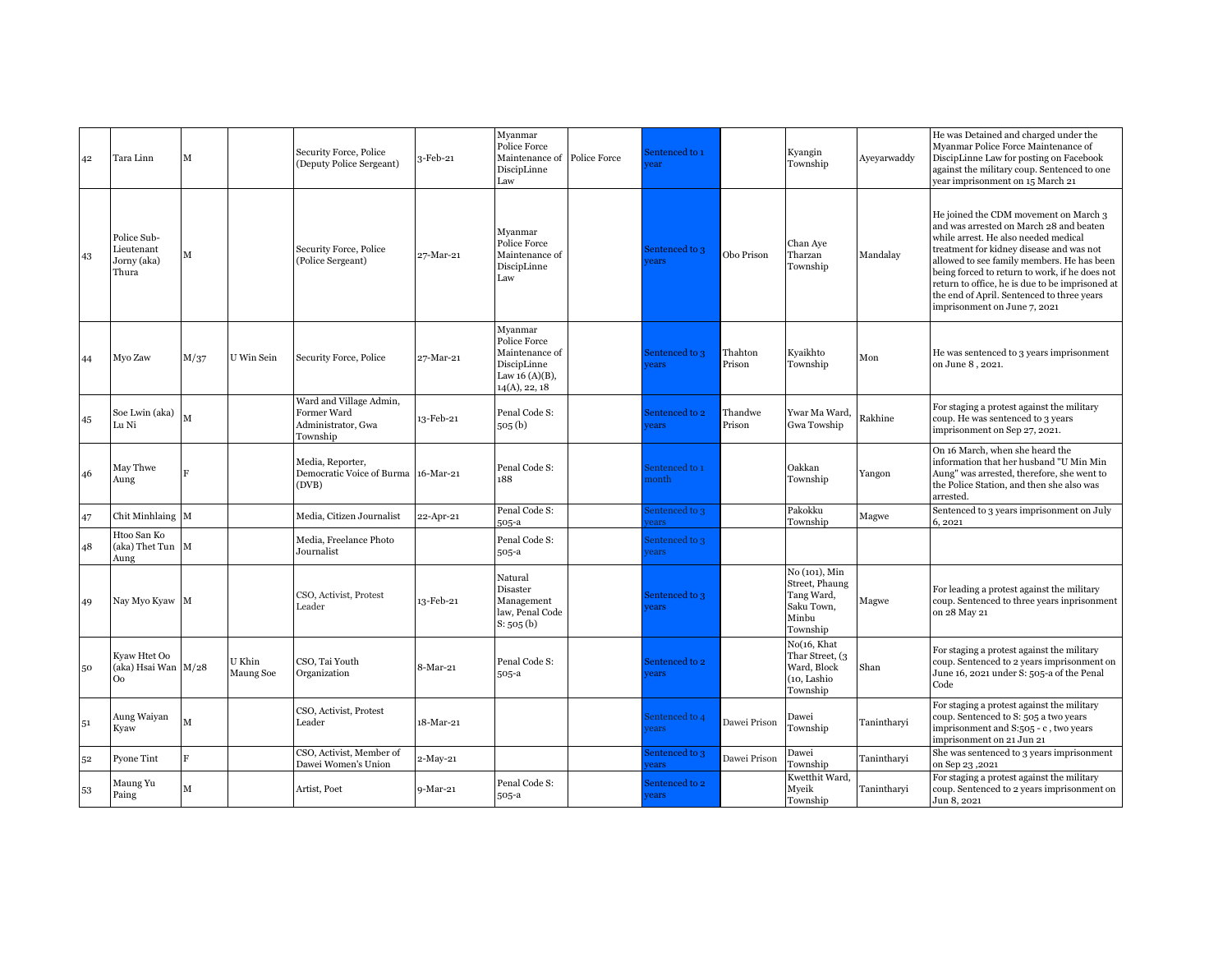| 54 | Nay Linn Htet<br>(aka) Thway<br>Nav | $\mathbf M$ | U Nyunt Win      | Artist, Poet                                                            | 27-Mar-21    | Penal Code S:<br>505-a                             | Sentenced to 3<br>rears                |                      | Tada-u<br>Township                                | Mandalay    |                                                                                                                                                                                                                |
|----|-------------------------------------|-------------|------------------|-------------------------------------------------------------------------|--------------|----------------------------------------------------|----------------------------------------|----------------------|---------------------------------------------------|-------------|----------------------------------------------------------------------------------------------------------------------------------------------------------------------------------------------------------------|
| 55 | Thet Tun Aung $\,$ M                |             |                  | Profession, Photographer                                                | May          | Penal Code S:<br>505-a                             | Sentenced to 3<br>ears                 |                      | Yangon                                            | Yangon      | Sentenced to three years imprisonment on 3<br>Jun, 21                                                                                                                                                          |
| 56 | Aung Waiyan<br>Kyaw                 | М           |                  | CSO, Activist, Protest<br>Leader                                        | 18-Mar-21    |                                                    | Sentenced to 4<br><i>rears</i>         | Dawei Prison         | Dawei<br>Township                                 | Tanintharyi | For staging a protest against the military<br>coup. Sentenced to S: 505 a two years<br>imprisonment and S:505 - c, two years<br>imprisonment on 21 Jun 21                                                      |
| 57 | Maung Yu<br>Paing                   | М           |                  | Artist, Poet                                                            | $9-Mar-21$   | Penal Code S:<br>$505-a$                           | Sentenced to 2<br>rears                |                      | Kwetthit Ward,<br>Myeik<br>Township               | Tanintharyi | For staging a protest against the military<br>coup. Sentenced to 2 years imprisonment on<br>Jun 8, 2021                                                                                                        |
| 58 | Lwan Wai Aung M/30                  |             | U Aung Win       | Worker, Vendor                                                          |              | Penal Code S:<br>505-a, Weapons<br>Act S: 19 $(c)$ | Sentenced to 5<br>ears and 6<br>nonths |                      | Minn Lan<br>Ward, Mudonn<br>Township              | Mon         |                                                                                                                                                                                                                |
| 59 | Aung Thet<br>Paing                  | м           |                  | Student, University<br>(Pathein Student,<br>University Student's Union) | 19-Feb-21    | Penal Code S:<br>505-a, C                          | Sentenced to 3<br>rears                |                      | Pathein<br>Township                               | Ayeyarwaddy | Detained for protesting against the military<br>coup. Sentenced to three years<br>imprisonment on 13 May 21                                                                                                    |
| 60 | Zaw Myo Naing M/19                  |             |                  | Student (Grade 10 Pass)                                                 | 9-Mar-21     |                                                    | Sentenced to 4<br>rears                |                      | Myeik<br>Township                                 | Tanintharyi | For staging a protest against the military<br>coup. Sentenced to four years imprisonment<br>on 8 June, 2021                                                                                                    |
| 61 | Min Thant Ziin M/20                 |             | U Thant Sin      | Student, Myanmar (Third<br>Years, Mawlamyine<br>University)             | 25-Mar-21    | Penal Code S:<br>505-a                             | Sentenced to 1<br>rear                 | Kyeikmayaw<br>Prison | Daing Win<br>Kwin Ward,<br>Mawlamyine<br>Township | Mon         |                                                                                                                                                                                                                |
| 62 | Thin Nandar<br>Linn                 | F/20        |                  | Student, 10 Grade Student                                               | April        | Penal Code S:<br>505-a                             | Sentenced to 2<br>ears                 | Kawthaung<br>Prison  | Kawthaung<br>Township,                            | Tanintharyi | Sentinced to two years imprisonment on<br>June 9, 2021                                                                                                                                                         |
| 63 | Min Thukha<br>Kyaw                  | M/26        | U Myo Myint      | Student, Dagon University                                               | $6 - Jun-21$ |                                                    | Sentenced to 10<br>rears               |                      | North Okkalapa<br>Township                        | Yangon      | Former Student Union President. He was<br>Sentenced to 10 years imprisonment on<br>September 5, 2021.                                                                                                          |
| 64 | Kaung Thu<br>Thet                   | М           |                  | Student, Former student of<br>Myanmar Aerospace<br>University           | 18-Sep-21    | Penal Code S:<br>188                               | Sentenced to 3<br>nonths               |                      | Monywa<br>Township                                | Sagaing     |                                                                                                                                                                                                                |
| 65 | Nan Shan Lar<br>(aka) Mi Saw        | F/29        | U Law Si         | Civilian                                                                | 9-Feb-21     | Natural<br>Disaster<br>Management<br>law S: 25     | Sentenced to 3<br>rears                | Kyaing Ton<br>Prison | Kyaing Ton<br>Township                            | Shan        |                                                                                                                                                                                                                |
| 66 | Aung Soe Min                        | M           |                  | Civilian                                                                | 13-Feb-21    | Natural<br>Disaster<br>Management<br>law S: 25     | Sentenced to 5<br>nonths               |                      | Gwa Township                                      | Rakhine     | For staging a protest against the military<br>coup. He was sentenced to 5 months<br>imprisonment on Sep 27, 2021.                                                                                              |
| 67 | Kyaw Htay<br>Maung                  | M           | U Maung<br>Maung | Civilian                                                                | 18-Feb-21    | Penal Code S:<br>144                               | Sentenced to 1<br>nonth                |                      | Pyin Oo Lwin<br>Township                          | Mandalay    | Sentenced to one months imprisonment on<br>22 Feb 21                                                                                                                                                           |
| 68 | Bo Tun (aka)<br>Kyaw Tun Oo         | М           | U Maung<br>Maung | Civilian                                                                | 18-Feb-21    | Penal Code S:<br>144                               | Sentenced to 1<br>nonth                |                      | Pyin Oo Lwin<br>Township                          | Mandalay    | Sentenced to one months imprisonment on<br>22 Feb 21                                                                                                                                                           |
| 69 | Mya Aung                            | M           | U Kyaw<br>Thaung | Civilian                                                                | 26-Feb-21    | Penal Code S:<br>505-a                             | Sentenced to 3<br>rears                |                      | Mya Taung<br>Village,<br>Htigyaing<br>Township    | Sagaing     | He was arrested for protesting by drumming<br>the pan against a village administrator<br>appointed by the military regime. Sentenced<br>to three years imprisonment by Htigyaing<br>Township Court on March 5. |
| 70 | Myo Naing                           | М           |                  | Civilian                                                                | 27-Feb-21    | Penal Code S:<br>144                               | Sentenced to 1<br>nonth                |                      | Pyin Oo Lwin<br>Township                          | Mandalay    | Sentenced to one month imprisonment on 5<br>March 21                                                                                                                                                           |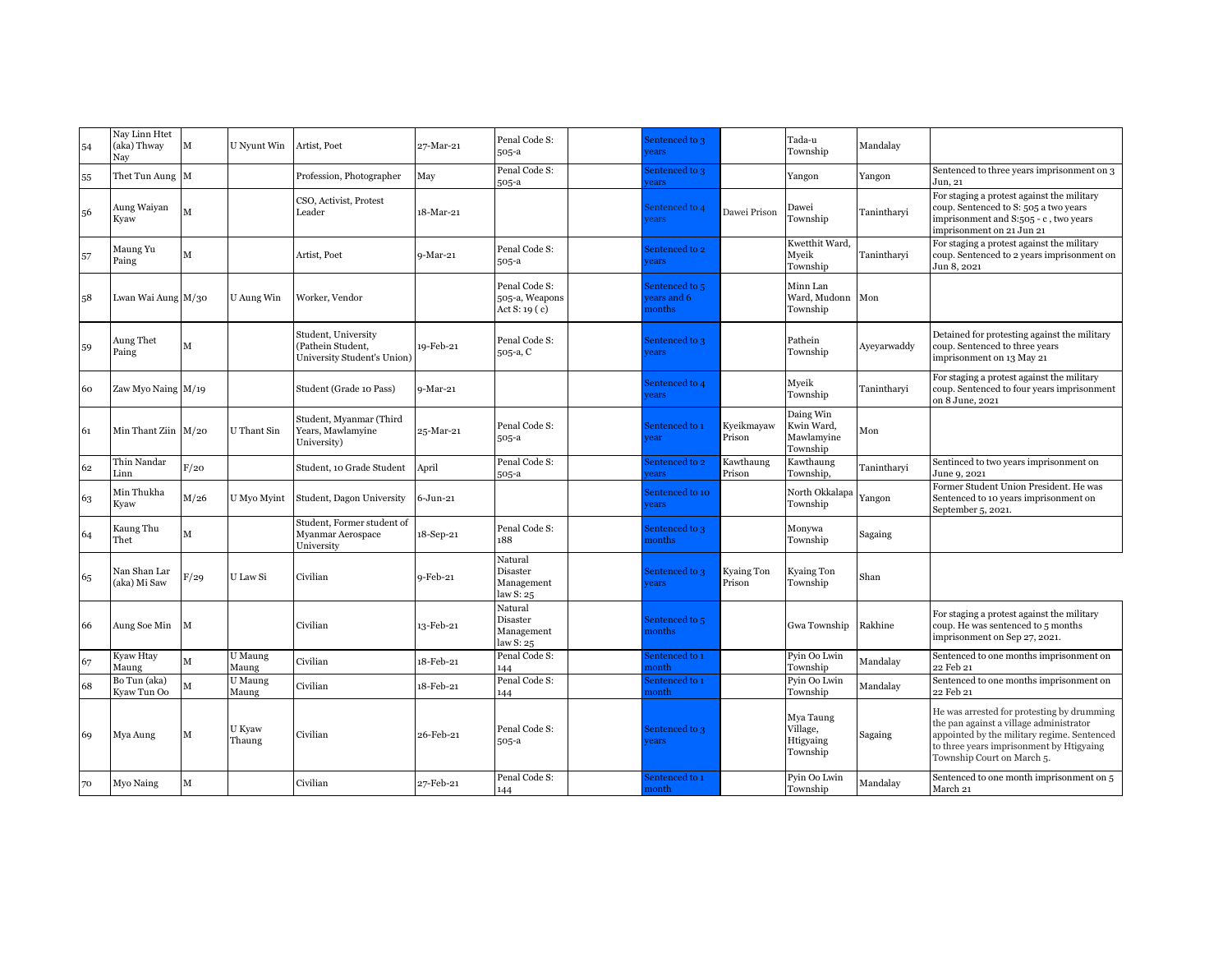| 71 | Su Su Khin                           |              |                       | Civilian | 28-Feb-21 | Penal Code S:<br>505 (1/A); S:<br>145               | Sentenced to 2<br>rears                          |                      | Shwe Pain Nyin<br>Travel & Tour<br>Naut Lal Ward.<br>Mveik<br>Township | Tanintharvi | Sentenced to 2 Years imprisonment on May<br>21                                                                                                                                                                                                                                               |
|----|--------------------------------------|--------------|-----------------------|----------|-----------|-----------------------------------------------------|--------------------------------------------------|----------------------|------------------------------------------------------------------------|-------------|----------------------------------------------------------------------------------------------------------------------------------------------------------------------------------------------------------------------------------------------------------------------------------------------|
| 72 | Myo Min Latt                         | M            |                       | Civilian | 28-Feb-21 | Penal Code S:<br>505-a(c), S:145                    | <b>Sentenced</b>                                 |                      | Dawei<br>Township                                                      | Tanintharvi |                                                                                                                                                                                                                                                                                              |
| 73 | Myat Maung<br>Kyaw                   | M/18         |                       | Civilian | 8-Mar-21  | Penal Code S:<br>505-a(c), S:145                    | Sentenced to 2<br>ears with hard<br>abour        | Dawei Prison         | Dawei<br>Township                                                      | Tanintharvi |                                                                                                                                                                                                                                                                                              |
| 74 | Win Zaw Htwe                         | $\mathbf{M}$ |                       | Civilian | 8-Mar-21  | Penal Code S:<br>505-a(c), S:145                    | Sentenced                                        | Dawei Prison         | Dawei<br>Township                                                      | Tanintharyi |                                                                                                                                                                                                                                                                                              |
| 75 | Linn Htet Kyaw M                     |              |                       | Civilian | 8-Mar-21  | Penal Code S:<br>$505-a(c)$ , S:145                 | Sentenced                                        | Dawei Prison         | Dawei<br>Township                                                      | Tanintharvi |                                                                                                                                                                                                                                                                                              |
| 76 | Than Htike Soe M                     |              |                       | Civilian | 8-Mar-21  | Penal Code S:<br>505-a(c), S:145                    | Sentenced                                        | Dawei Prison         | Thayetchoung<br>Township                                               | Tanintharyi |                                                                                                                                                                                                                                                                                              |
| 77 | Kyaw Htway                           | М            |                       | Civilian | 10-Mar-21 |                                                     | Sentenced to 2<br>ears and 4<br>nonths in prison |                      | Myothit (4)<br>street, Laung<br>Lon Township                           | Tanintharyi | For staging a protest against the military<br>coup. He was sentenced to 2 years 4 months<br>on 23 Jun, 2021 by Prison Court.                                                                                                                                                                 |
| 78 | Tayout                               | M            |                       | Civilian | 10-Mar-21 | Penal Code S:<br>188                                | Sentenced to 1<br>nonth                          |                      | Kyaikkhami<br>Twon,<br>Thanbyuzayat<br>Township                        | Mon         | While they were fuelLinng their ambulance<br>vehicle near the Kyaikkami Township after<br>sending the patient, they were Detained for<br>contravening the curfew by the military.<br>Later on, they were sentenced to<br>imprisonment. Sentenced to one month<br>imprisonment on 17 March 21 |
| 79 | Aung Linn Hter M                     |              |                       | Civilian | 10-Mar-21 | Penal Code S:<br>188                                | Sentenced to 1<br>nonth                          |                      | Kvaikkhami<br>Twon, Thanbyuz Mon<br>ayat Township                      |             | While they were fuelLinng their ambulance<br>vehicle near the Kyaikkami Township after<br>sending the patient, they were Detained for<br>contravening the curfew by the military.<br>Later on, they were sentenced to<br>imprisonment. Sentenced to one month<br>imprisonment on 17 March 21 |
| 80 | Ei Ei Maw                            | R            |                       | Civilian | 10-Mar-21 | Penal Code S:<br>505(b)                             | Sentenced to 1<br>ear                            |                      | Mawlamyine<br>Township                                                 | Mon         | Sentenced to one year imprisonment on 25<br>March 21                                                                                                                                                                                                                                         |
| 81 | Win Htet (aka)<br>Ali                | М            | U Thein Lwin Civilian |          | 15-Mar-21 | <b>Public Property</b><br>Protection Act<br>S: 6(1) | Sentenced to 3<br>ears with hard<br>labour       | Insein Prison        | North Okkalapa<br>Township                                             | Yangon      | The junta announced that she was arrested<br>and sentenced for burning public property.<br>Sentenced to 3 years imprisonment with<br>hard labour on Apr 8 2021                                                                                                                               |
| 82 | Aung San (aka)<br>Yarmmot Thu<br>Lar | M            | U Hla Win             | Civilian | 15-Mar-21 | <b>Public Property</b><br>Protection Act<br>S: 6(1) | Sentenced to 3<br>ears with hard<br>abour        | <b>Insein Prison</b> | North Okkalapa<br>Township                                             | Yangon      | The junta announced that she was arrested<br>and sentenced for burning public property.<br>Sentenced to 3 years imprisonment with<br>hard labour on Apr 8 2021                                                                                                                               |
| 83 | Thiha Naing<br>(aka) A Zit           | М            | U Moe Swe             | Civilian | 15-Mar-21 | <b>Public Property</b><br>Protection Act<br>S: 6(1) | Sentenced to 3<br>vears with hard<br>labour      | Insein Prison        | North Okkalapa<br>Township                                             | Yangon      | The junta announced that she was arrested<br>and sentenced for burning public property.<br>Sentenced to 3 years imprisonment with<br>hard labour on Apr 8 2021                                                                                                                               |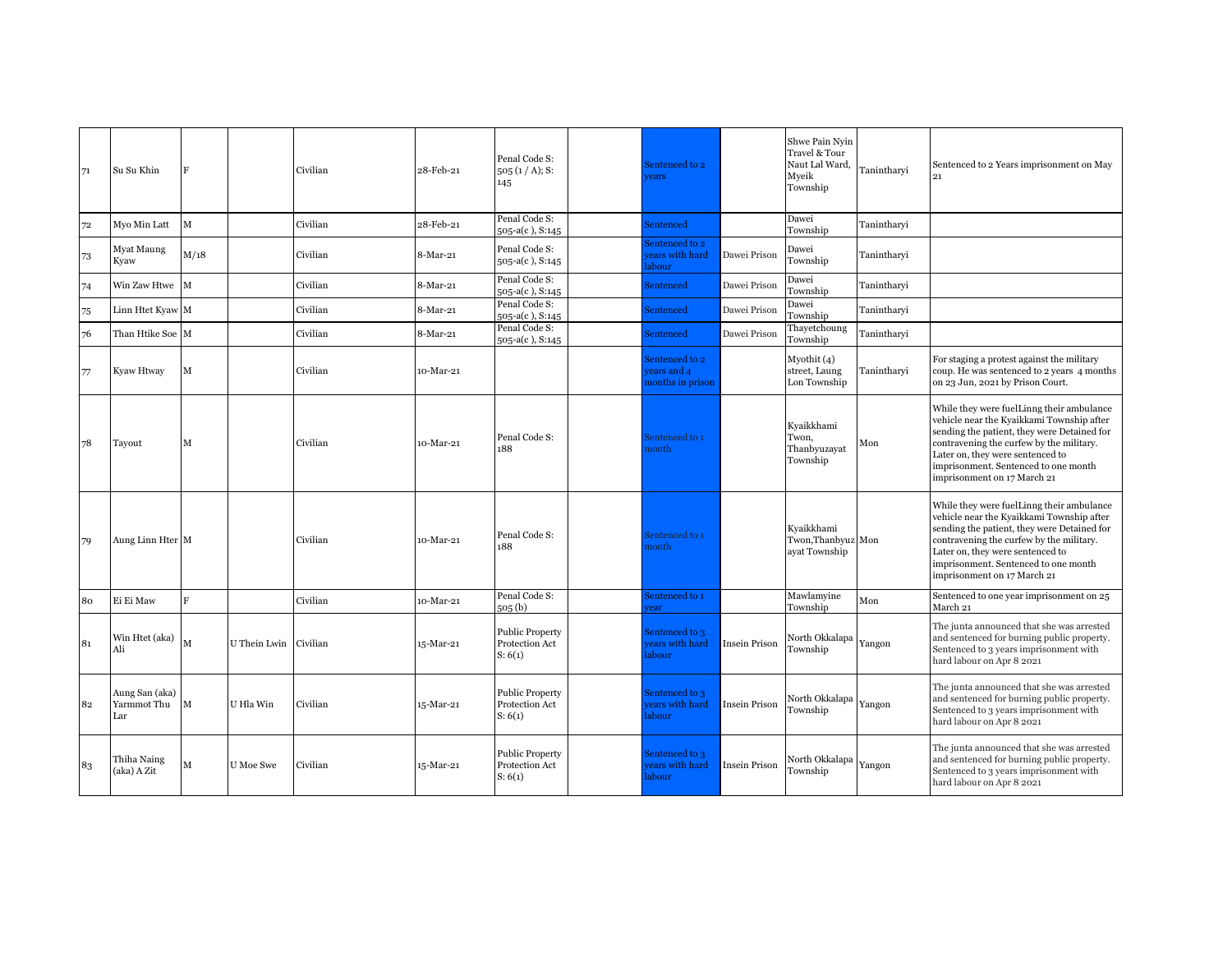| 84  | Win Min Soe                   | M           | U Moe Swe        | Civilian | 15-Mar-21 | <b>Public Property</b><br>Protection Act<br>S: 6(1) | Sentenced to 3<br>ears with hard<br>abour | <b>Insein Prison</b>     | North Okkalapa<br>Township       | Yangon                                                                                                                      | The junta announced that she was arrested<br>and sentenced for burning public property.<br>Sentenced to 3 years imprisonment with<br>hard labour on Apr 8 2021 |
|-----|-------------------------------|-------------|------------------|----------|-----------|-----------------------------------------------------|-------------------------------------------|--------------------------|----------------------------------|-----------------------------------------------------------------------------------------------------------------------------|----------------------------------------------------------------------------------------------------------------------------------------------------------------|
| 85  | Mu Mu Myint                   | F           | U Ba Tun         | Civilian | 15-Mar-21 | <b>Public Property</b><br>Protection Act<br>S: 6(1) | Sentenced to 3<br>ears with hard<br>abour | <b>Insein Prison</b>     | North Okkalapa<br>Township       | Yangon                                                                                                                      | The junta announced that she was arrested<br>and sentenced for burning public property.<br>Sentenced to 3 years imprisonment with<br>hard labour on Apr 8 2021 |
| 86  | Win Htike<br>Kyaw             | M           |                  | Civilian | 15-Mar-21 | Penal Code S:<br>505-a                              | Sentenced to 3<br>rears                   | Insein Prison            | North Okkalapa<br>Township       | Yangon                                                                                                                      | Sentenced to 3 years imprisonment on Apr 8<br>2021.                                                                                                            |
| 87  | Htet Htet Khine F/24          |             | U Kalar Gyi      | Civilian | 15-Mar-21 | Penal Code S:<br>505-a                              | Sentenced in<br>Jun, 21                   |                          | Mintasu,<br>Pantanaw<br>Township | Ayeyarwaddy                                                                                                                 |                                                                                                                                                                |
| 88  | Kaung Htet<br>Zaw             | M           |                  | Civilian | 15-Mar-21 |                                                     | entenced to 10<br>ears with hard<br>abour | Pyin Oo Lwin<br>Township | Mandalay                         | His skull<br>cracked and<br>right eye got<br>serious injury,<br>besides, he<br>could not able<br>to walk and<br>speak well. |                                                                                                                                                                |
| 89  | Pyay Nyein                    | M           | U Phoe Rein      | Civilian | 16-Mar-21 | Penal Code S:<br>188                                | sentenced to 3<br>nonths                  |                          | Shwe Bo<br>Township              | Sagaing                                                                                                                     | He was Detained after the military coup.                                                                                                                       |
| 90  | Soe Moe Oo                    | $\mathbf M$ | U Kyaw Than      | Civilian | 16-Mar-21 | Penal Code S:<br>188                                | sentenced to 3<br>nonths                  |                          | Shwe Bo<br>Township              | Sagaing                                                                                                                     | He was Detained after the military coup.                                                                                                                       |
| 91  | Tin Tun                       | $\mathbf M$ | U Hla Maung      | Civilian | 16-Mar-21 | Penal Code S:<br>188                                | sentenced to 3<br>nonths                  |                          | Shwe Bo<br>Township              | Sagaing                                                                                                                     | He was Detained after the military coup.                                                                                                                       |
| 92  | Wai Yan Soe<br>Win            | M           |                  | Civilian | 16-Mar-21 |                                                     | Sentenced to 1<br>nonth                   |                          | Pyin Oo Lwin<br>Township         | Mandalav                                                                                                                    |                                                                                                                                                                |
| 93  | Aung Ko Oo                    | $\mathbf M$ |                  | Civilian | 16-Mar-21 |                                                     | Sentenced to 1<br>nonth                   |                          | Pyin Oo Lwin<br>Township         | Mandalay                                                                                                                    |                                                                                                                                                                |
| 94  | Kyaw Swar Oo<br>(aka) Ko Pain | М           |                  | Civilian | 16-Mar-21 |                                                     | Sentenced to 1<br>nonth                   |                          | Pyin Oo Lwin<br>Township         | Mandalay                                                                                                                    |                                                                                                                                                                |
| 95  | Moe Sat (aka)<br>Moe Sat Oo   | М           |                  | Civilian | 16-Mar-21 |                                                     | Sentenced to 1<br>nonth                   |                          | Pyin Oo Lwin<br>Township         | Mandalay                                                                                                                    |                                                                                                                                                                |
| 96  | Tin Myo Oo                    | M           |                  | Civilian | 16-Mar-21 |                                                     | Sentenced to 1<br>nonth                   |                          | Pyin Oo Lwin<br>Township         | Mandalay                                                                                                                    |                                                                                                                                                                |
| 97  | Thet Naing<br>Htay            | M           |                  | Civilian | 16-Mar-21 |                                                     | sentenced to 1<br>nonth                   |                          | Pyin Oo Lwin<br>Township         | Mandalay                                                                                                                    |                                                                                                                                                                |
| 98  | Kyaw Naing Oo M               |             | U Kyaw Zaw<br>Oo | Civilian | 17-Mar-21 | Penal Code S:<br>188                                | sentenced to 3<br>nonths                  |                          | Shwe Bo<br>Township              | Sagaing                                                                                                                     | He was arrested after the military coup.                                                                                                                       |
| 99  | Tin Naing Tun M               |             | U Tin Min        | Civilian | 17-Mar-21 | Penal Code S:<br>188                                | sentenced to 3<br>nonths                  |                          | Shwe Bo<br>Township              | Sagaing                                                                                                                     | He was arrested after the military coup.                                                                                                                       |
| 100 | Hein Kyaw Tun M               |             | U Than Tun       | Civilian | 17-Mar-21 | Penal Code S:<br>188                                | sentenced to 3<br>nonths                  |                          | Shwe Bo<br>Township              | Sagaing                                                                                                                     | He was arrested after the military coup.                                                                                                                       |
| 101 | Min Aung                      | M           | U Shwe           | Civilian | 17-Mar-21 | Penal Code S:<br>188                                | sentenced to 3<br>nonths                  |                          | Shwe Bo<br>Township              | Sagaing                                                                                                                     | He was arrested after the military coup.                                                                                                                       |
| 102 | Lwan Moe                      | $\mathbf M$ | U Mya Shwe       | Civilian | 17-Mar-21 | Penal Code S:<br>188                                | sentenced to 3<br>nonths                  |                          | Shwe Bo<br>Township              | Sagaing                                                                                                                     | He was arrested after the military coup.                                                                                                                       |
| 103 | Sann Sann Moe F               |             | U Nyunt<br>Saung | Civilian | 17-Mar-21 | Penal Code S:<br>188                                | sentenced to 3<br>nonths                  |                          | Shwe Bo<br>Township              | Sagaing                                                                                                                     | She was arrested after the military coup.                                                                                                                      |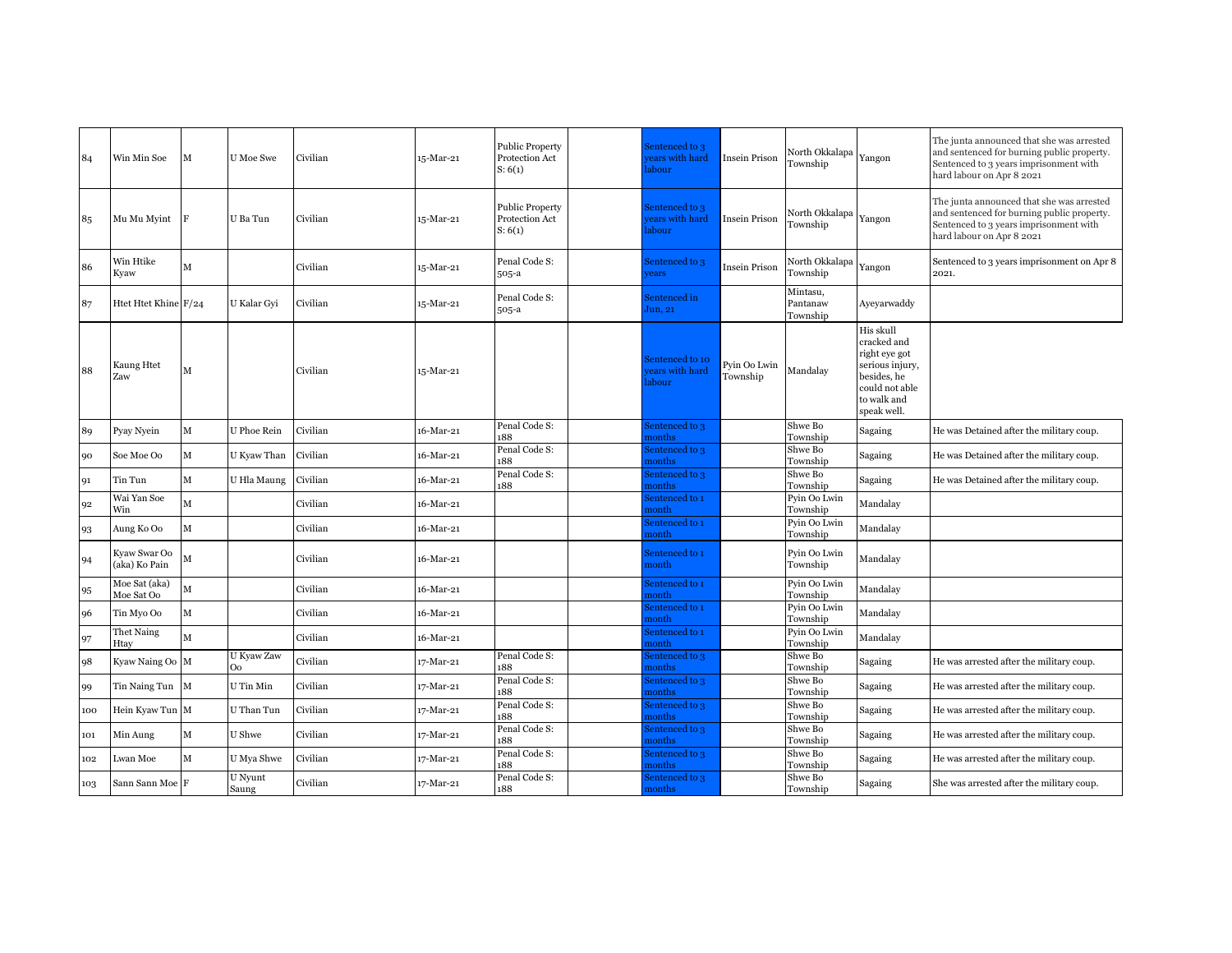| 104 | Pyae Sone<br>Aung (aka)<br>Chit Maung        | $\mathbf{M}$ |                                  | Civilian | 17-Mar-21 |                                                     | Sentenced to 1<br>nonth                    |                      | Pyin Oo Lwin<br>Township                                            | Mandalay    |                                                                                                                                                                                                                                                                                                     |
|-----|----------------------------------------------|--------------|----------------------------------|----------|-----------|-----------------------------------------------------|--------------------------------------------|----------------------|---------------------------------------------------------------------|-------------|-----------------------------------------------------------------------------------------------------------------------------------------------------------------------------------------------------------------------------------------------------------------------------------------------------|
| 105 | Soe Min Lat<br>(aka) Thar Wa                 | M/35         | U Aung Bar<br>Lay, Daw Soe<br>Yi | Civilian | 17-Mar-21 | Penal Code S:<br>$505-a$                            | Sentenced to 2<br>vears                    |                      | No (4), Sein<br>Pan Pya Street,<br>Pulaw<br>Township                | Tanintharyi | Sentenced to two years imprisonment on 28<br>May 21                                                                                                                                                                                                                                                 |
| 106 | Bo Bo Naing                                  | M            | U Naing Oo                       | Civilian | 17-Mar-21 | Penal Code S:<br>505-a                              | Sentenced to 3<br>rears                    | Obo Prison           | Mandalay                                                            | Mandalay    | He was sentenced to 3 years imprisonment<br>on Sep 22, 2021.                                                                                                                                                                                                                                        |
| 107 | Sai Rupa                                     | M            |                                  | Civilian | 18-Mar-21 |                                                     | sentenced to 1<br>nonth                    |                      | Pyin Oo Lwin<br>Township                                            | Mandalay    |                                                                                                                                                                                                                                                                                                     |
| 108 | Win Latt Htwe M                              |              |                                  | Civilian | 18-Mar-21 | Penal Code S:<br>505-a, C                           | Sentenced                                  | Dawei Prison         | Thayetchoung<br>Township                                            | Tanintharyi |                                                                                                                                                                                                                                                                                                     |
| 109 | Htet Zarni<br>Aung                           | M            |                                  | Civilian | 19-Mar-21 | Penal Code S:<br>188                                | Sentenced to 3<br>nonths                   |                      | Pyin Oo Lwin<br>Township                                            | Mandalay    |                                                                                                                                                                                                                                                                                                     |
| 110 | Aung Aung<br>(aka) Kyaw<br>Myo Mon           | M            |                                  | Civilian | 19-Mar-21 | Penal Code S:<br>188                                | Sentenced to 3<br>nonths                   |                      | Pyin Oo Lwin<br>Township                                            | Mandalay    |                                                                                                                                                                                                                                                                                                     |
| 111 | Wai Phyo                                     | M            |                                  | Civilian | 19-Mar-21 | Penal Code S:<br>188                                | Sentenced to 3<br>nonths                   |                      | Pyin Oo Lwin<br>Township                                            | Mandalay    |                                                                                                                                                                                                                                                                                                     |
| 112 | Yazar Oo                                     | M            | U Khin Htwe                      | Civilian | 19-Mar-21 | <b>Public Property</b><br>Protection Act<br>S: 6(1) | Sentenced to 7<br>ears with hard<br>labour | <b>Insein Prison</b> | North Okkalapa<br>Township                                          | Yangon      | The junta announced that he was arrested<br>and sentenced for steaLinng public property.<br>Sentenced to 7 years imprisonment with<br>hard labour on Apr 8 2021                                                                                                                                     |
| 113 | Than Naing                                   | M            |                                  | Civilian | 22-Mar-21 | Penal Code S:<br>505-a                              | Sentenced to 3<br>rears                    |                      | Pakokku<br>Township                                                 | Magwe       | For staging a protest against the military<br>coup. Sentenced to three years<br>imprisonment on 24 May 21                                                                                                                                                                                           |
| 114 | Ko Ko San                                    | M            | U Maung<br>Maung San             | Civilian | 25-Mar-21 | Penal Code S:<br>505-a                              | Sentenced to 1<br>rear                     | Kyeikmayaw<br>Prison | No (732), 6<br>street.<br>Extention<br>ward,Mawlamyi<br>ne Township | Mon         | For staging a protest against the military<br>coup                                                                                                                                                                                                                                                  |
| 115 | Aung Myo<br>Kyaw                             | M            | U Nyunt Aung Civilian            |          | 25-Mar-21 | Penal Code S:<br>505-a                              | Sentenced to 1<br>ear                      | Kyeikmayaw<br>Prison | Mawlamyine<br>Township                                              | Mon         | For staging a protest against the military<br>coup                                                                                                                                                                                                                                                  |
| 116 | Aung Aung<br>Htet (aka)<br>Aung Htet         | M            | U Myo Nyunt Civilian             |          | 27-Mar-21 | Penal Code S:<br>396 and 397                        | Sentenced to<br>death                      | Insein Prison        | North Okkalapa<br>Township                                          | Yangon      | The junta announced that the people were<br>arrested and sentenced after beating and<br>beating military lieutenant Htet Aung Kyaw<br>and Thant Zin Htwe. Sentenced to death on<br>April 8, 2021                                                                                                    |
| 117 | Bo Bo Thu                                    | M            | U Thet Oo                        | Civilian | 27-Mar-21 | Penal Code S:<br>396 and 397                        | Sentenced to<br>leath                      | <b>Insein Prison</b> | North Okkalapa<br>Township                                          | Yangon      | The junta announced that the people were<br>arrested and sentenced after beating and<br>beating military lieutenant Htet Aung Kyaw<br>and Thant Zin Htwe. Sentenced to death on<br>April 8, 2021                                                                                                    |
| 118 | Sai Khay (aka)<br>Eaik Khay<br>(aka) Kay Kay | М            |                                  | Civilian | 27-Mar-21 | Penal Code S:<br>396                                | Sentenced to<br>leath                      | <b>Insein Prison</b> | North Okkalapa<br>Township                                          | Yangon      | The Junta Terrorists abducted an innocent<br>civilian named Sai Khay (aka) Aik Khay<br>(aka) KayKay and accused him as a criminal<br>and imposed a Death Penalty which was<br>broadcast from military owned MWD<br>channel on Apr 28. Sentenced to death by<br>military tribunal on April 28, 2021. |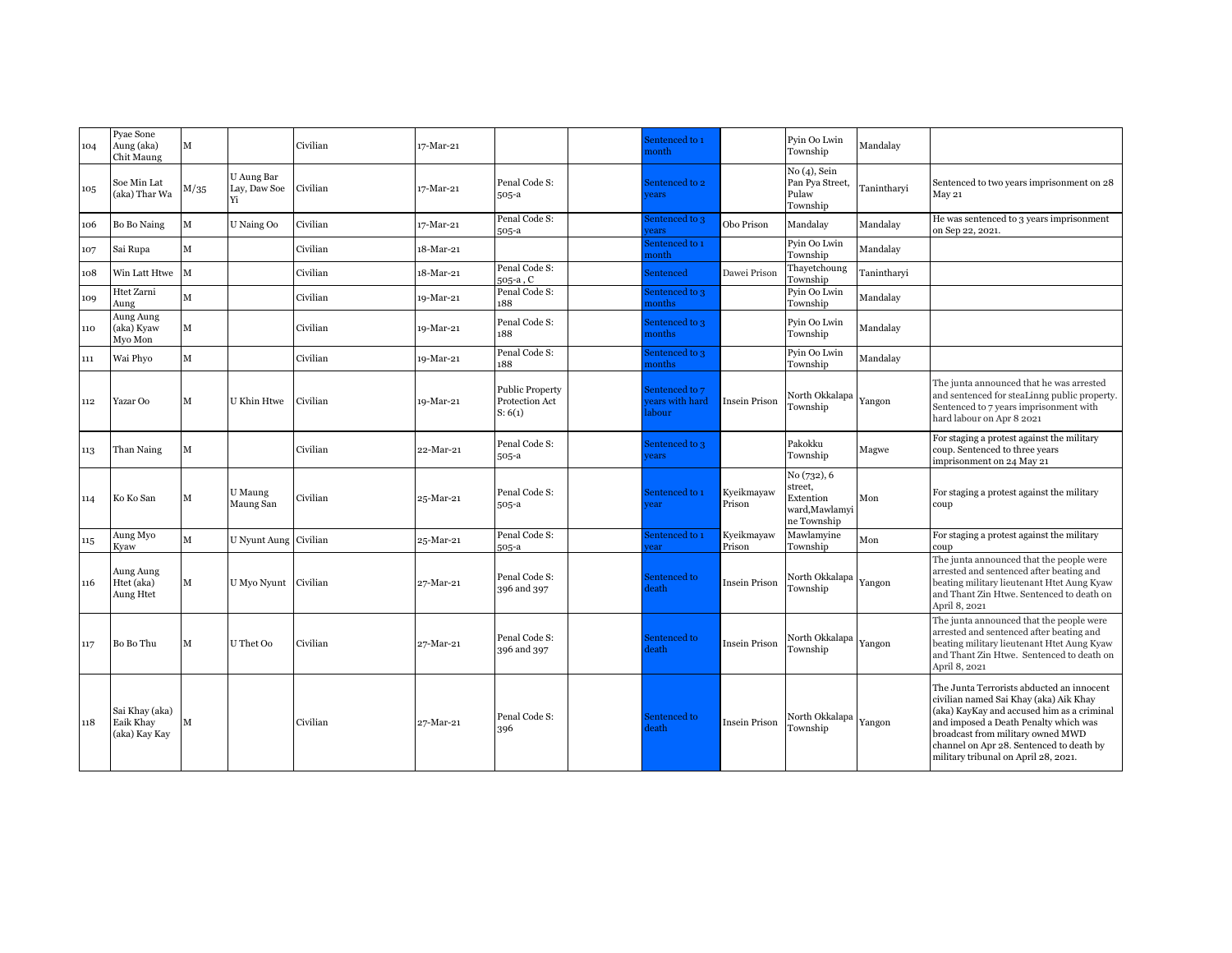| 119 | Myo Thein Tun M                               |      | U Kyaw Tun            | Civilian | 27-Mar-21 | Penal code-<br>395, 435  | Sentenced to 20<br><b>rears</b><br>nprisonment<br>vith hard labour | <b>Insein Prison</b> | Hlawkar Road<br>(20 / A) Ward,<br>South Dagon<br>Township | Yangon   |                                                                                                                                                                   |
|-----|-----------------------------------------------|------|-----------------------|----------|-----------|--------------------------|--------------------------------------------------------------------|----------------------|-----------------------------------------------------------|----------|-------------------------------------------------------------------------------------------------------------------------------------------------------------------|
| 120 | Soe Aung                                      | м    |                       | Civilian | 27-Mar-21 | Penal code-<br>395, 435  | Sentenced to 20<br><i>rears</i><br>nprisonment<br>vith hard labour | <b>Insein Prison</b> | Yangon                                                    | Yangon   |                                                                                                                                                                   |
| 121 | Than Naing<br>Tun (aka)<br>Kyaw Gyi           | М    |                       | Civilian | 27-Mar-21 | Penal code-<br>395, 435  | Sentenced to 20<br><i>rears</i><br>nprisonment<br>vith hard labour | Insein Prison Yangon |                                                           | Yangon   |                                                                                                                                                                   |
| 122 | Thet Paing<br>(aka) Thet<br>Paing Soe         | М    |                       | Civilian | 27-Mar-21 | Penal code-<br>395, 435  | Sentenced to 20<br><i>rears</i><br>nprisonment<br>vith hard labour | <b>Insein Prison</b> | Yangon                                                    | Yangon   |                                                                                                                                                                   |
| 123 | Nyi Nyi Hlwan<br>Aung (aka) Nyi M<br>Nyi Aung |      |                       | Civilian | 27-Mar-21 | Penal code-<br>395, 435  | Sentenced to 20<br>rears<br>nprisonment<br>vith hard labour        | Insein Prison Yangon |                                                           | Yangon   |                                                                                                                                                                   |
| 124 | Arkar Tun<br>(aka) Ko Lay                     | М    |                       | Civilian | 27-Mar-21 | Penal code-<br>395, 435  | Sentenced to 20<br><i>rears</i><br>nprisonment<br>vith hard labour | Insein Prison        | Yangon                                                    | Yangon   |                                                                                                                                                                   |
| 125 | Htin Kyaw                                     | м    |                       | Civilian | 27-Mar-21 | Penal code-<br>395, 435  | Sentenced to 20<br><i>rears</i><br>nprisonment<br>vith hard labour | <b>Insein Prison</b> | Yangon                                                    | Yangon   |                                                                                                                                                                   |
| 126 | Hla Myo Lwin                                  | M    | U Myo Lwin            | Civilian | 27-Mar-21 | Penal Code S:<br>505-a   | Sentenced to 3<br>rears                                            | Obo Prison           | Mandalay                                                  | Mandalay | He was sentenced to 3 years imprisonment<br>on Sep 22, 2021.                                                                                                      |
| 127 | Moe Zaw                                       | M/30 | U Khin Maung Civilian |          | 29-Mar-21 |                          | sentenced to 3<br>nonths                                           |                      | Pyin Oo Lwin<br>Township                                  | Mandalay | For staging a protest against the military<br>coup                                                                                                                |
| 128 | Mi Mi Maw                                     | F.   |                       | Civilian | 31-Mar-21 |                          | Sentenced to 3<br>ears                                             |                      | Lashio<br>Township                                        | Shan     |                                                                                                                                                                   |
| 129 | Aung Pyae<br>Phyo                             | М    | U Hla Myint           | Civilian | March     | Weapons Act S:<br>$19-e$ | Sentenced to 3<br>ears with hard<br>abour                          | <b>Insein Prison</b> | <b>Hlaing Tharyar</b><br>Township                         | Yangon   | He was alleged for carrying tools for use in<br>attack and ruled by military tribunal.<br>Sentenced to 3 years imprisonment with<br>hard labour on March 19, 2021 |
| 130 | Sein Pan                                      | М    | U Hla Myint           | Civilian | March     | Weapons Act S:<br>$19-e$ | Sentenced to 3<br>ears with hard<br>abour                          | <b>Insein Prison</b> | <b>Hlaing Tharyar</b><br>Township                         | Yangon   | He was alleged for carrying tools for use in<br>attack and ruled by military tribunal.<br>Sentenced to 3 years imprisonment with<br>hard labour on March 19, 2021 |
| 131 | Soe Than                                      | М    | U Hla Win             | Civilian | March     | Weapons Act S:<br>$19-e$ | Sentenced to 3<br>ears with hard<br>abour                          | Insein Prison        | Hlaing Tharyar<br>Township                                | Yangon   | He was alleged for carrying tools for use in<br>attack and ruled by military tribunal.<br>Sentenced to 3 years imprisonment with<br>hard labour on March 19, 2021 |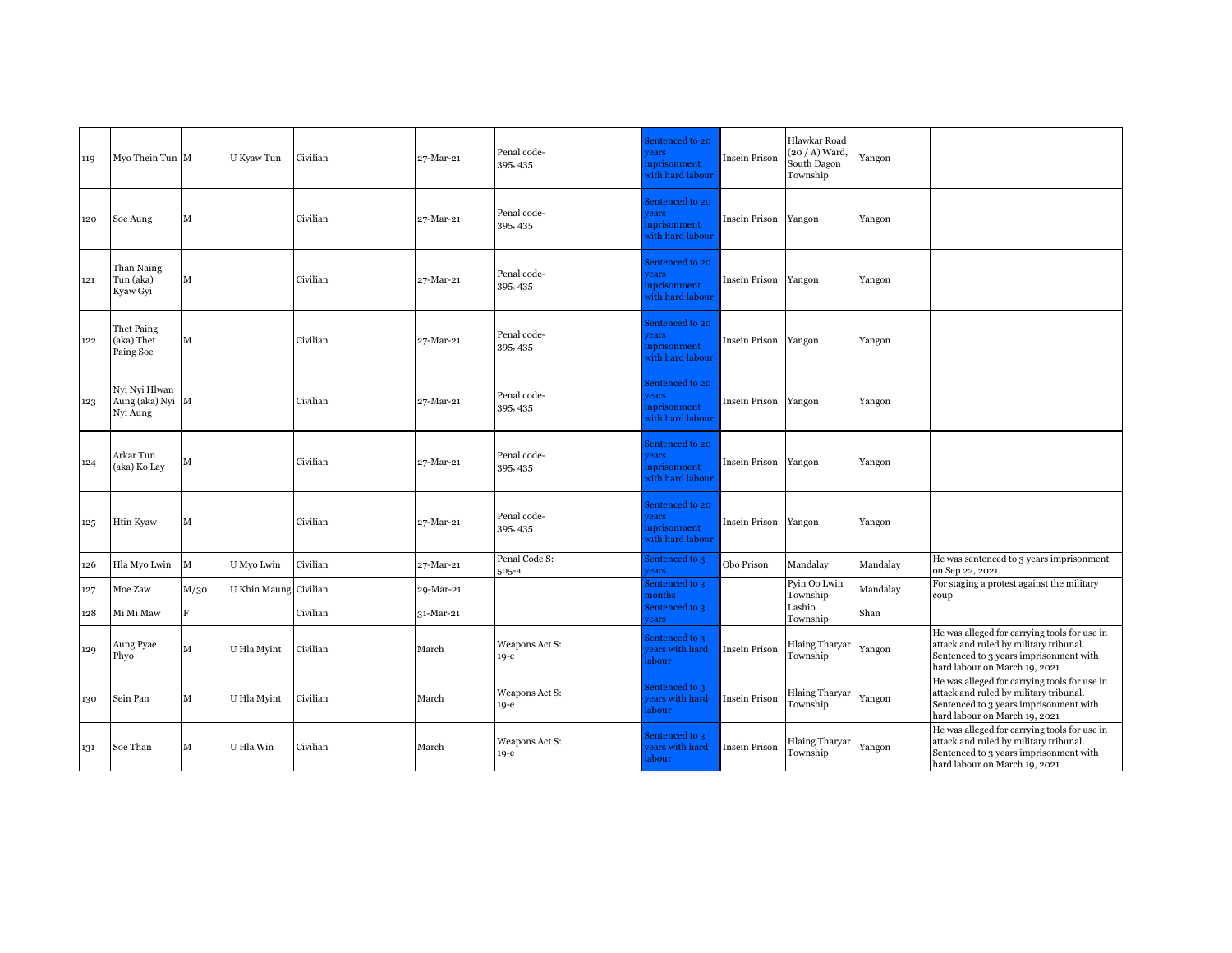| 132 | Tin Tun                                          | М | U Soe Thein | Civilian | March | Weapons Act S:<br>$19-e$                      | Sentenced to 3<br>ears with hard<br>labour  | Insein Prison        | <b>Hlaing Tharyar</b><br>Township | Yangon | He was alleged for carrying tools for use in<br>attack and ruled by military tribunal.<br>Sentenced to 3 years imprisonment with<br>hard labour on March 19, 2021                                          |
|-----|--------------------------------------------------|---|-------------|----------|-------|-----------------------------------------------|---------------------------------------------|----------------------|-----------------------------------|--------|------------------------------------------------------------------------------------------------------------------------------------------------------------------------------------------------------------|
| 133 | Kyaw Thet                                        |   | U Tin Win   | Civilian | March | Weapons Act S:<br>$19-e$                      | Sentenced to 3<br>ears with hard<br>labour  | <b>Insein Prison</b> | Hlaing Tharyar<br>Township        | Yangon | He was alleged for carrying tools for use in<br>attack and ruled by military tribunal.<br>Sentenced to 3 years imprisonment with<br>hard labour on March 19, 2021                                          |
| 134 | Min Htet (aka) $\big _{\mathbf{M}}$<br>Linn Htet |   | U Than Tun  | Civilian | March | Penal Code S:<br>436                          | Sentenced to 20<br>ears with hard<br>labour | <b>Insein Prison</b> | Shwe Pyi Thar<br>Township         | Yangon | He was alleged for setting fire to the<br>Solamoda Industry, and then he was<br>sentenced by a military tribunal. Sentenced<br>to 20 years imprisonment with hard labour<br>on March 22, 2021              |
| 135 | Aung Tun<br>(aka) Sar Mi                         | M |             | Civilian | March | Penal Code S:<br>414                          | Sentenced to 3<br>ears with hard<br>labour  | Insein Prison        | Shwe Pyi Thar<br>Township         | Yangon | He was alleged for possession of the stolen<br>goods and sentenced by a military tribunal.<br>Sentenced to 3 years imprisonment with<br>hard labour on March 22, 2021                                      |
| 136 | Aung Thet<br>Paing (aka) P<br>Chay               |   |             | Civilian | March | Penal Code S:<br>414                          | Sentenced to 3<br>ears with hard<br>abour   | Insein Prison        | Shwe Pyi Thar<br>Township         | Yangon | He was alleged for possession of the stolen<br>goods and sentenced by a military tribunal.<br>Sentenced to 3 years imprisonment with<br>hard labour on March 22, 2021                                      |
| 137 | Win Ko Ko                                        |   |             | Civilian | March | Penal Code S:<br>414                          | Sentenced to 3<br>ears with hard<br>labour  | <b>Insein Prison</b> | Shwe Pyi Thar<br>Township         | Yangon | He was alleged for possession of the stolen<br>goods and sentenced by a military tribunal.<br>Sentenced to 3 years imprisonment with<br>hard labour on March 22, 2021                                      |
| 138 | Kyaw Thein<br>Win (aka) Ko<br>Ko Win             | М |             | Civilian | March | Penal Code S:<br>505 (sub-<br>section c of A) | Sentenced to 3<br>ears with hard<br>labour  | Insein Prison        | Shwe Pyi Thar<br>Township         | Yangon | He was alleged for disturbing the civil<br>servants who do not follow CDM and then,<br>he was sentenced by a military tribunal.<br>Sentenced to 3 years imprisonment with<br>hard labour on March 22, 2021 |
| 139 | Thiha (aka)<br>San Shay                          | M |             | Civilian | March | Penal Code S:<br>505 (sub-<br>section c of A) | Sentenced to 3<br>ears with hard<br>labour  | <b>Insein Prison</b> | Shwe Pyi Thar<br>Township         | Yangon | He was alleged for disturbing the civil<br>servants who do not follow CDM and then,<br>he was sentenced by a military tribunal.<br>Sentenced to 3 years imprisonment with<br>hard labour on March 22, 2021 |
| 140 | Yan Naing                                        | М |             | Civilian | March | Penal Code S:<br>505 (sub-<br>section c of A) | Sentenced to 3<br>ears with hard<br>labour  | <b>Insein Prison</b> | Shwe Pyi Thar<br>Township         | Yangon | He was alleged for disturbing the civil<br>servants who do not follow CDM and then,<br>he was sentenced by a military tribunal.<br>Sentenced to 3 years imprisonment with<br>hard labour on March 22, 2021 |
| 141 | Naing Min                                        | M |             | Civilian | March | Penal Code S:<br>505 (sub-<br>section c of A) | Sentenced to 3<br>ears with hard<br>labour  | Insein Prison        | Shwe Pyi Thar<br>Township         | Yangon | He was alleged for disturbing the civil<br>servants who do not follow CDM and then,<br>he was sentenced by a military tribunal.<br>Sentenced to 3 years imprisonment with<br>hard labour on March 22, 2021 |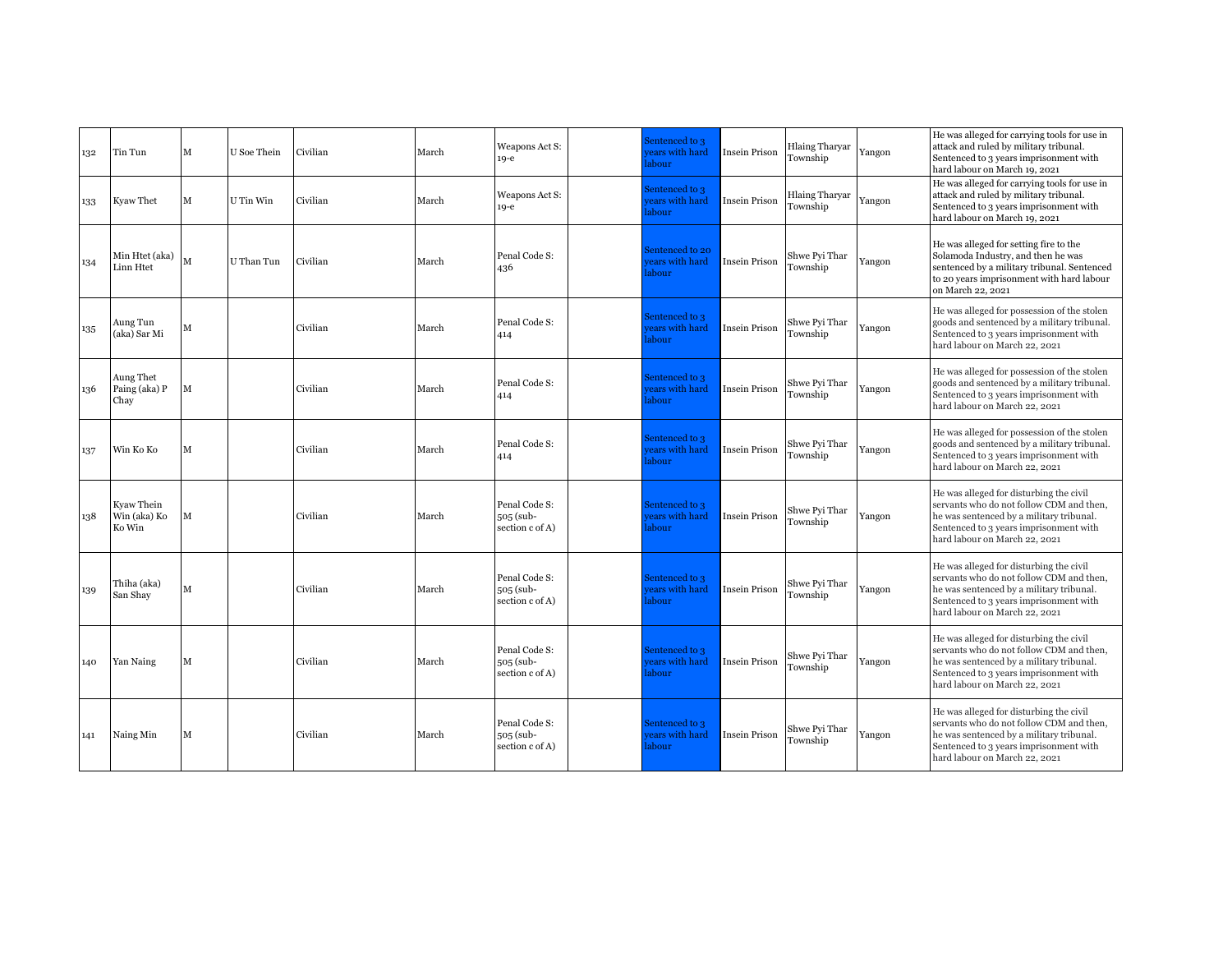| 142 | Moe Win                                          | м           |                              | Civilian | March | Penal Code S:<br>505-a              | Sentenced to 1<br>rear                    |                      | Theegone<br>village,<br>Wandwin<br>Township | Mandalay |                                                                                                                                                                                                                                                                                                |
|-----|--------------------------------------------------|-------------|------------------------------|----------|-------|-------------------------------------|-------------------------------------------|----------------------|---------------------------------------------|----------|------------------------------------------------------------------------------------------------------------------------------------------------------------------------------------------------------------------------------------------------------------------------------------------------|
| 143 | Hla Myo Aung<br>(aka) Ko Myo<br>(aka) Wat Gyi    | М           | U Myint<br>Hlaing            | Civilian | March | Penal Code S:<br>302(1)(b)/34       | Sentenced to<br>leath                     | <b>Insein Prison</b> | <b>Hlaing Thar</b><br>Yar Township          | Yangon   | He was indicted by a military tribunal on<br>charges of murdering Ma Win Thandar Swe,<br>a resident of Hlaing Tharyar Township.<br>Sentenced to death penalty by military<br>tribunal on April 12, 2021.                                                                                       |
| 144 | Aung Thura<br>Zaw (aka)<br>Gatone (aka)<br>Thura | М           | U Aung Zaw<br>O <sub>o</sub> | Civilian | March | Penal Code S:<br>302(1)(b)/34       | Sentenced to<br>leath                     | <b>Insein Prison</b> | <b>Hlaing Thar</b><br>Yar Township          | Yangon   | He was indicted by a military tribunal on<br>charges of murdering Ma Win Thandar Swe,<br>a resident of Hlaing Tharyar Township.<br>Sentenced to death penalty by military<br>tribunal on April 12, 2021.                                                                                       |
| 145 | Tin Tun Aung<br>(aka) Moe Shan                   | M           | U Tun San                    | Civilian | March | Penal Code S:<br>302(1)(b)/109      | Sentenced to<br>leath                     | <b>Insein Prison</b> | <b>Hlaing Thar</b><br>Yar Township          | Yangon   | He was indicted by a military tribunal on<br>charges of aiding and abetting the murder of<br>Ma Win Thandar Swe, a resident of Hlaing<br>Tharyar Township. Sentenced to death<br>penalty by military tribunal on April 12,<br>2021.                                                            |
| 146 | Myint Myint<br>Aye                               | R           | U Ngwe Nyein Civilian        |          | March | Penal Code S:<br>302(1)(b)/109      | Sentenced to<br>leath                     | <b>Insein Prison</b> | <b>Hlaing Thar</b><br>Yar Township          | Yangon   | She was indicted by a military tribunal on<br>charges of aiding and abetting the murder of<br>Ma Win Thandar Swe, a resident of Hlaing<br>Tharyar Township. Sentenced to death<br>penalty by military tribunal on April 12,<br>2021.                                                           |
| 147 | Soe Gvi (aka)<br>Soe Paing                       | $\mathbf M$ | U Hla Saw                    | Civilian | March | Penal Code S:<br>216                | Sentenced to 7<br>ears with hard<br>abour | Insein Prison        | <b>Hlaing Thar</b><br>Yar Township          | Yangon   | He was indicted by a military tribunal for<br>allegedly accepting the suspects at his home<br>who took part in the murder of Ma Win<br>Thandar Swe, a resident of Hlaing Tharyar<br>Township. Sentenced to 7 years<br>imprisonment with hard labour by military<br>tribunal on April 12, 2021. |
| 148 | Kyu Kyu Thin                                     | F           | U Hla Saw                    | Civilian | March | Penal Code S:<br>$216, S: 505-a(a)$ | Sentenced to 3<br>ears with hard<br>abour | Insein Prison        | <b>Hlaing Thar</b><br>Yar Township          | Yangon   | He was indicted by a military tribunal on<br>charges of involvement in the murder of Ma<br>Win Thandar Swe, a resident of Hlaing<br>Tharyar Township. Sentenced to 3 years<br>imprisonment with hard labour by military<br>tribunal on April 12, 2021.                                         |
| 149 | Nang Khin<br>Khin Win                            | R           | U San Thein                  | Civilian | March | Penal Code S:<br>$505-a(a)$         | sentenced to 3<br>ears with hard<br>abour | <b>Insein Prison</b> | <b>Hlaing Thar</b><br>Yar Township          | Yangon   | She was charged by a military tribunal for<br>intimidating the public by interrogating Ma<br>Win Thandar Swe, a resident of Hlaing<br>Tharyar Township. Sentenced to 3 years<br>imprisonment with hard labour by military<br>tribunal on April 12, 2021.                                       |
| 150 | Moe Thida                                        |             | U Myint Thein Civilian       |          | March | Penal Code S:<br>$505-a(a)$         | Sentenced to 3<br>ears with hard<br>abour | <b>Insein Prison</b> | <b>Hlaing Thar</b><br>Yar Township          | Yangon   | She was charged by a military tribunal for<br>intimidating the public by interrogating Ma<br>Win Thandar Swe, a resident of Hlaing<br>Tharyar Township. Sentenced to 3 year<br>imprisonment with hard labour by military<br>tribunal on April 12, 2021.                                        |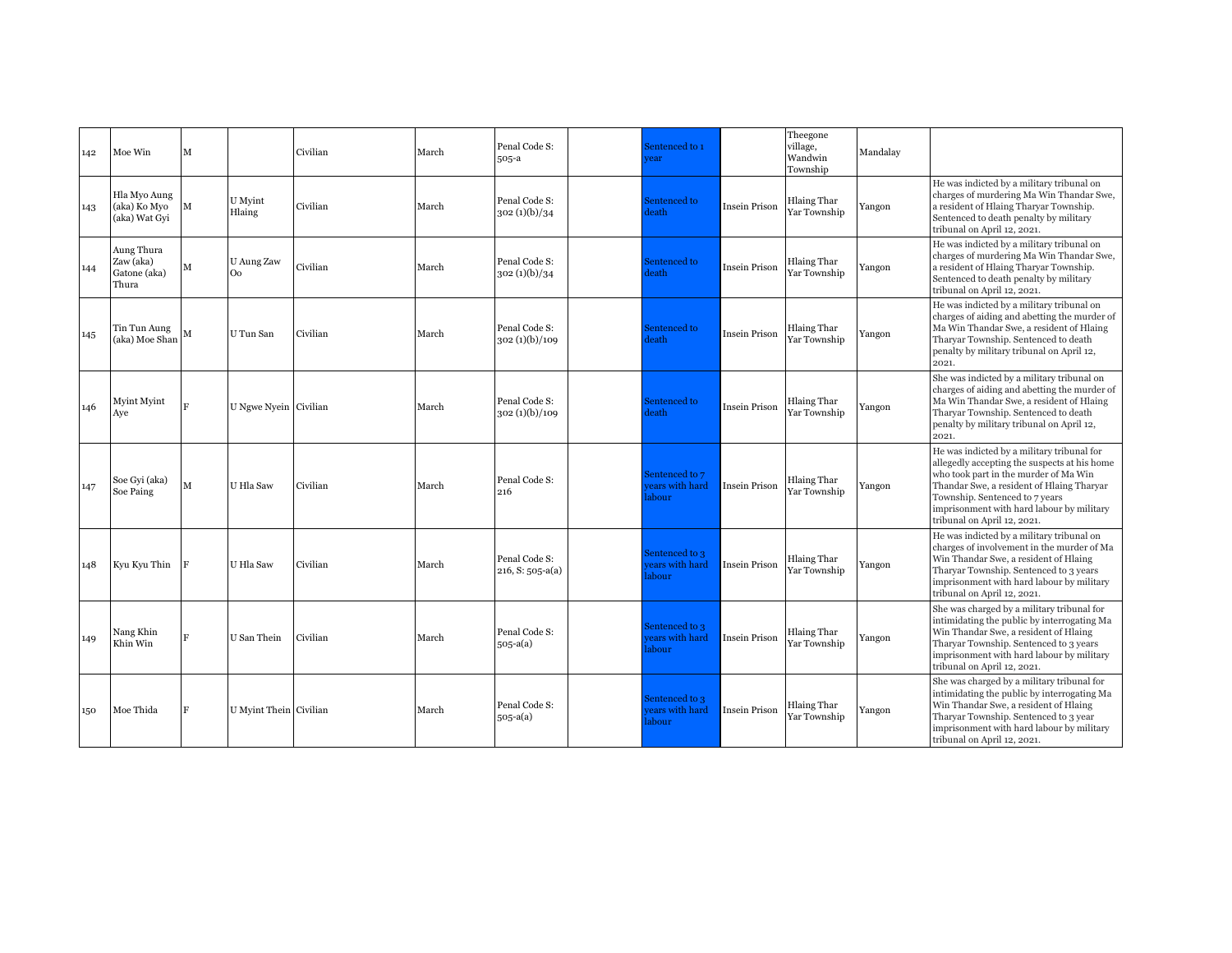| 151 | Wai Phvo San<br>(aka) Ma<br>Kalarma            | F    | U San Win   | Civilian | March | Penal Code S:<br>$505-a(a)$   | Sentenced to 3<br>ears with hard<br>abour  | Insein Prison        | <b>Hlaing Thar</b><br>Yar Township | Yangon | She was charged by a military tribunal for<br>intimidating the public by interrogating Ma<br>Win Thandar Swe, a resident of Hlaing<br>Tharyar Township. Sentenced to 3 year<br>imprisonment with hard labour by military<br>tribunal on April 12, 2021. |
|-----|------------------------------------------------|------|-------------|----------|-------|-------------------------------|--------------------------------------------|----------------------|------------------------------------|--------|---------------------------------------------------------------------------------------------------------------------------------------------------------------------------------------------------------------------------------------------------------|
| 152 | Win Ko Ko<br>(aka) Auu Wae                     | M    |             | Civilian | March | Penal Code S:<br>302(1)(C)114 | Sentenced to<br>leath                      | Insein Prison        | South Dagon<br>Township            | Yangon | He was sentenced to death on 24 May, 2021<br>by Military Court                                                                                                                                                                                          |
| 153 | Naing Naing<br>(aka) Shwe Nga                  | M    |             | Civilian | March | Penal Code S:<br>302(1)(C)114 | Sentenced to<br><b>leath</b>               | Insein Prison        | South Dagon<br>Township            | Yangon | He was sentenced to death on 24 May, 2021<br>by Military Court                                                                                                                                                                                          |
| 154 | Saw Ye Naing<br>(aka) Ye Lay                   | M    |             | Civilian | March | Penal Code S:<br>302(1)(C)114 | Sentenced to<br>leath                      | Insein Prison        | South Dagon<br>Township            | Yangon | He was sentenced to death on 24 May, 2021<br>by Military Court                                                                                                                                                                                          |
| 155 | Khine Myae<br>(aka) Thaw Zin M<br>Naing        |      |             | Civilian | March | Penal Code S:<br>302(1)(C)114 | Sentenced to<br><b>leath</b>               | Insein Prison        | South Dagon<br>Township            | Yangon | He was sentenced to death on 24 May, 2021<br>by Military Court                                                                                                                                                                                          |
| 156 | Soe Pyae Aung<br>(aka) Aung<br>Aung            | M    |             | Civilian | March | Penal Code S:<br>302(1)(C)114 | Sentenced to<br>leath                      | Insein Prison        | South Dagon<br>Township            | Yangon | He was sentenced to death on 24 May, 2021<br>by Military Court                                                                                                                                                                                          |
| 157 | Aung Myo<br>Linn (aka) Kyet M<br>Hpa           |      |             | Civilian | March | Penal Code S:<br>302(1)(C)114 | Sentenced to<br>leath                      | Insein Prison        | South Dagon<br>Township            | Yangon | He was sentenced to death on 24 May, 2021<br>by Military Court                                                                                                                                                                                          |
| 158 | Aye Nyein<br>Aung                              | M    |             | Civilian | March | Penal Code S:<br>302(1)(C)114 | Sentenced to<br>leath                      | <b>Insein Prison</b> | South Dagon<br>Township            | Yangon | He was sentenced to death on 24 May, 2021<br>by Military Court                                                                                                                                                                                          |
| 159 | Moe Moe<br>Myint Aung<br>(aka) Ma Moe<br>Myint |      |             | Civilian | March | Penal Code S:<br>302(1)(C)114 | Sentenced to<br><b>leath</b>               | Insein Prison        | South Dagon<br>Township            | Yangon | He was sentenced to death on 24 May, 2021<br>by Military Court                                                                                                                                                                                          |
| 160 | Yar Kyaw                                       | М    |             | Civilian | March | Penal Code S:<br>302(1)(C)114 | Sentenced to<br>leath                      | Insein Prison        | South Dagon<br>Township            | Yangon | He was sentenced to death on 24 May, 2021<br>by Military Court                                                                                                                                                                                          |
| 161 | Htun Ko Ko<br>(aka) Ko Ko                      | M    | U Hla Naing | Civilian | March | Penal Code S:<br>302(1)(B)34  | Sentenced to<br>leath                      | Insein Prison        | South Dagon<br>Township            | Yangon | He was sentenced to death on 27 May, 2021<br>by Military Court                                                                                                                                                                                          |
| 162 | Nyein Kyaw<br>Thein                            | M/17 |             | Civilian |       | Penal Code S:<br>302(1)(C)114 | Sentenced to<br>leath                      | Insein Prison        | South Dagon<br>Township            | Yangon | He was 17 years old when he committed the<br>crime, therefore his case has been referred<br>to the juvenile court. He was sentenced to a<br>death penalty on 24 May, 2021 by Military<br>Court                                                          |
| 163 | Min Thu                                        | M/15 |             | Civilian |       | Penal Code S:<br>302(1)(C)114 | Sentenced to<br>leath                      | Insein Prison        | South Dagon<br>Township            | Yangon | He was 15 years old when he committed the<br>crime, therefore his case has been referred<br>to the juvenile court. He was sentenced to a<br>death penalty on 24 May, 2021 by Military<br>Court                                                          |
| 164 | Aung Zaw Linn M                                |      | U Zaw Zaw   | Civilian | March | Penal Code S:<br>436/34       | Sentenced to 20<br>ears with hard<br>abour | Insein Prison        | Hlaing Thar<br>Yar Township        | Yangon | He was sentenced to 20 years imprisonment<br>with hard labour on 24 May, 2021 by<br><b>Military Court</b>                                                                                                                                               |
| 165 | Aung Myo Thu                                   | M    | U Hla Sann  | Civilian | March | Penal Code S:<br>436/34       | entenced to 20<br>ears with hard<br>abour  | Insein Prison        | Hlaing Thar<br>Yar Township        | Yangon | He was sentenced to 20 years imprisonment<br>with hard labour on 24 May, 2021 by<br><b>Military Court</b>                                                                                                                                               |
| 166 | Kyaw Kyaw<br>Linn                              | М    | U Kyi Win   | Civilian | March | Penal Code S:<br>436/34       | Sentenced to 20<br>ears with hard<br>abour | Insein Prison        | <b>Hlaing Thar</b><br>Yar Township | Yangon | He was sentenced to 20 years imprisonment<br>with hard labour on 24 May, 2021 by<br>Military Court                                                                                                                                                      |
| 167 | Aye Min Htike<br>(aka) Min Min                 | М    | U Hla Wai   | Civilian | March | Penal Code S:<br>436/34       | Sentenced to 20<br>ears with hard<br>abour | Insein Prison        | <b>Hlaing Thar</b><br>Yar Township | Yangon | He was sentenced to 20 years imprisonment<br>with hard labour on 24 May, 2021 by<br>Military Court                                                                                                                                                      |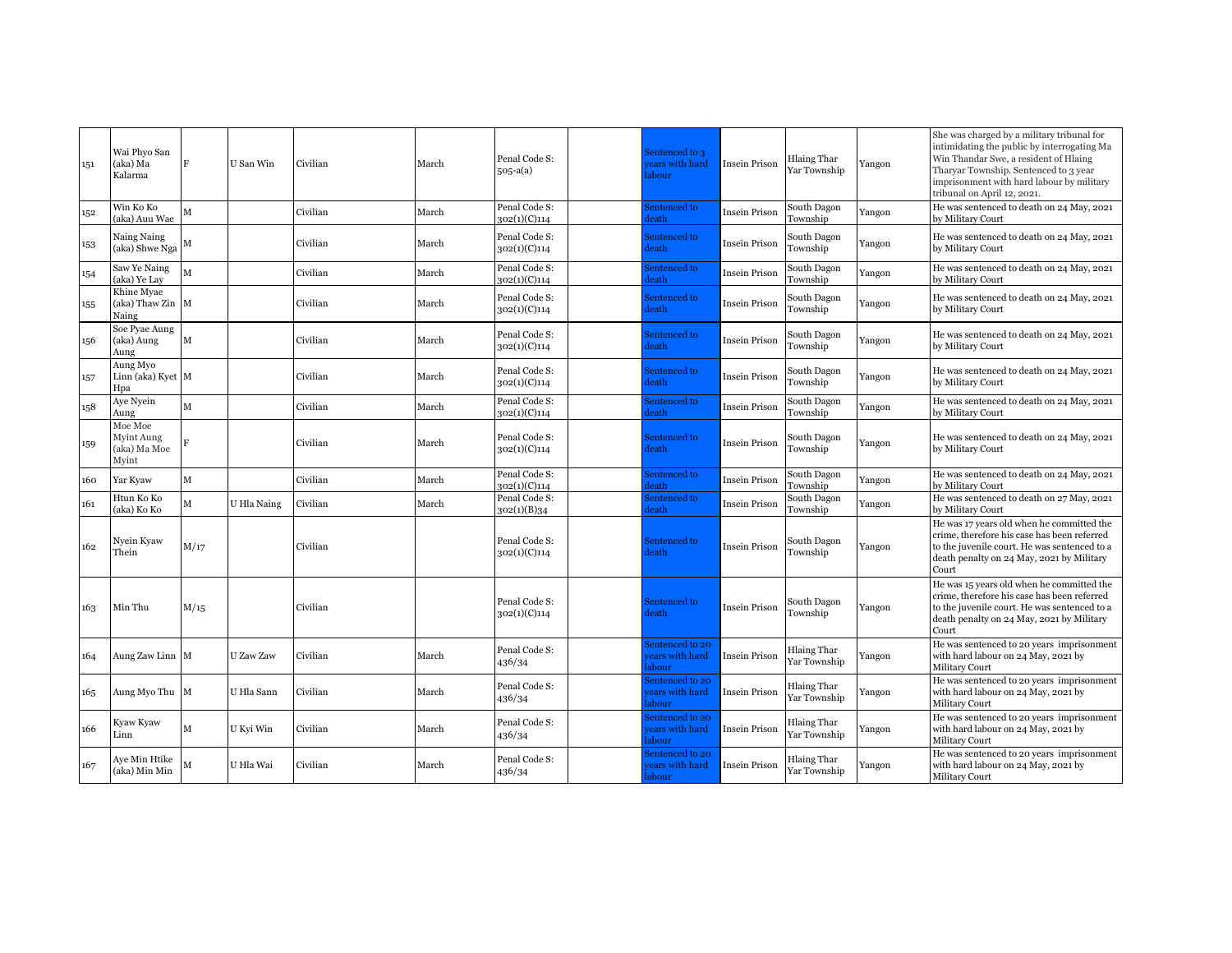| 168 | Wai Thu Hein                                               | M | U Khin<br><b>Maung New</b> | Civilian | March | Penal Code S:<br>436/34                                                              | Sentenced to 20<br>ears with hard<br>abour | Insein Prison        | Hlaing Thar<br>Yar Township | Yangon | He was sentenced to 20 years imprisonment<br>with hard labour on 24 May, 2021 by<br><b>Military Court</b> |
|-----|------------------------------------------------------------|---|----------------------------|----------|-------|--------------------------------------------------------------------------------------|--------------------------------------------|----------------------|-----------------------------|--------|-----------------------------------------------------------------------------------------------------------|
| 169 | Sann Nwalt                                                 | M | U Mya Gyi                  | Civilian | March | Penal Code S:<br>436/34                                                              | entenced to 20<br>ears with hard<br>abour  | Insein Prison        | Hlaing Thar<br>Yar Township | Yangon | He was sentenced to 20 years imprisonment<br>with hard labour on 24 May, 2021 by<br><b>Military Court</b> |
| 170 | Aye Thwin                                                  | М | U Aung Tin                 | Civilian | March | Penal Code S:<br>436/34                                                              | entenced to 20<br>ears with hard<br>abour  | Insein Prison        | Hlaing Thar<br>Yar Township | Yangon | He was sentenced to 20 years imprisonment<br>with hard labour on 24 May, 2021 by<br>Military Court        |
| 171 | Zaw Moe                                                    | М | U Maung<br>Maung           | Civilian | March | Penal Code S:<br>436/34                                                              | entenced to 20<br>ears with hard<br>abour  | Insein Prison        | Hlaing Thar<br>Yar Township | Yangon | He was sentenced to 20 years imprisonment<br>with hard labour on 24 May, 2021 by<br>Military Court        |
| 172 | Thura (aka)<br>Rar Sin                                     | М | U Maung<br>Maung           | Civilian | March | Penal Code S:<br>436/34                                                              | entenced to 20<br>ears with hard<br>abour  | Insein Prison        | Hlaing Thar<br>Yar Township | Yangon | He was sentenced to 20 years imprisonment<br>with hard labour on 24 May, 2021 by<br><b>Military Court</b> |
| 173 | Ko Phyo (aka)<br>Phyo Ko Ko                                | M | U Mya Than                 | Civilian | March | Penal Code S:<br>436/34                                                              | entenced to 20<br>ears with hard<br>abour  | Insein Prison        | Hlaing Thar<br>Yar Township | Yangon | He was sentenced to 20 years imprisonment<br>with hard labour on 24 May, 2021 by<br>Military Court        |
| 174 | Zaw Zaw Aung<br>(aka) Ayoe                                 | M | U Kyi Lwin                 | Civilian | March | Penal Code S:<br>302(2), 114                                                         | entenced to 20<br>ears with hard<br>abour  | Insein Prison        | Hlaing Thar<br>Yar Township | Yangon | He was sentenced to 20 years imprisonment<br>with hard labour on 31 May, 2021 by<br><b>Military Court</b> |
| 175 | Arkar Kyaw<br>(aka) Arkar                                  | м | U Kyaw Khine Civilian      |          | March | Penal Code S:<br>436/34,<br>Protection of<br><b>Public Property</b><br>Act $S: 6(1)$ | Sentenced to 20<br>ears with hard<br>abour | Insein Prison        | Shwepyithar<br>Township     | Yangon | He was sentenced to 20 years imprisonment<br>with hard labour on 31 May, 2021 by<br><b>Military Court</b> |
| 176 | Win Naing<br>(aka) Aung Bala                               | м | U Maung Htoo Civilian      |          | March | Penal Code S:<br>436, 380                                                            | entenced to 20<br>ears with hard<br>abour  | Insein Prison        | Shwepyithar<br>Township     | Yangon | He was sentenced to 20 years imprisonment<br>with hard labour on 31 May, 2021 by<br><b>Military Court</b> |
| 177 | Myo Than<br>Kyaw (aka)<br>Kyankyaung                       | M | U Tun Tun                  | Civilian | March | Penal Code S:<br>436                                                                 | entenced to 7<br>ears with hard<br>abour   | Insein Prison        | Hlaing Thar<br>Yar Township | Yangon | He was sentenced to 7 years imprisonment<br>with hard labour on 4 Jun, 2021 by Military<br>Court          |
| 178 | Wai Yan Win<br>Myint (aka)<br>Waiyan                       | M | U Win Myint                | Civilian | March | Penal code-302<br>(1)(B)/34,436                                                      | Sentenced to<br>leath                      | Insein Prison        | Shwe Pauk Kan<br>Mvothit    | Yangon | He was sentenced to death on June 21, 2021.                                                               |
| 179 | Lapyae Wan<br>(aka) LaPyae                                 | м |                            | Civilian | March | Penal code-302<br>(1)(B)/34,436                                                      | Sentenced to<br>leath                      | Insein Prison        | Shwe Pauk Kan<br>Myothit    | Yangon | He was sentenced to death on June 21, 2021.                                                               |
| 180 | Soe Moe Paing<br>(aka) Yakhine<br>Lay (aka) Nan<br>Jat Kuu | M |                            | Civilian | March | Penal code-302<br>(1)(B)/34,436                                                      | Sentenced to<br>leath                      | Insein Prison        | Shwe Pauk Kan<br>Myothit    | Yangon | He was sentenced to death on June 21, 2021.                                                               |
| 181 | Yan Naing Soe<br>(aka) Kavin                               | M |                            | Civilian | March | Penal code-302<br>(1)(B)/34,436                                                      | Sentenced to<br>leath                      | Insein Prison        | Shwe Pauk Kan<br>Mvothit    | Yangon | He was sentenced to death on June 21, 2021.                                                               |
| 182 | Kyaw Kyaw<br>Naing (aka)<br>Kyaw Naing                     | М |                            | Civilian | March | Penal code-302<br>(1)(B)/34,436                                                      | Sentenced to<br>leath                      | <b>Insein Prison</b> | Shwe Pauk Kan<br>Myothit    | Yangon | He was sentenced to death on June 21, 2021.                                                               |
| 183 | Zin Mar Tun                                                | E |                            | Civilian | March | Penal code-302<br>(1)(B)/34,436                                                      | Sentenced to<br>leath                      | Insein Prison        | Shwe Pauk Kan<br>Mvothit    | Yangon | He was sentenced to death on June 21, 2021.                                                               |
| 184 | Hla Hla Naing<br>(aka) Ma Naing                            |   |                            | Civilian | March | Penal code-302<br>(1)(B)/34,436                                                      | Sentenced to<br>leath                      | <b>Insein Prison</b> | Shwe Pauk Kan<br>Myothit    | Yangon | He was sentenced to death on June 21, 2021.                                                               |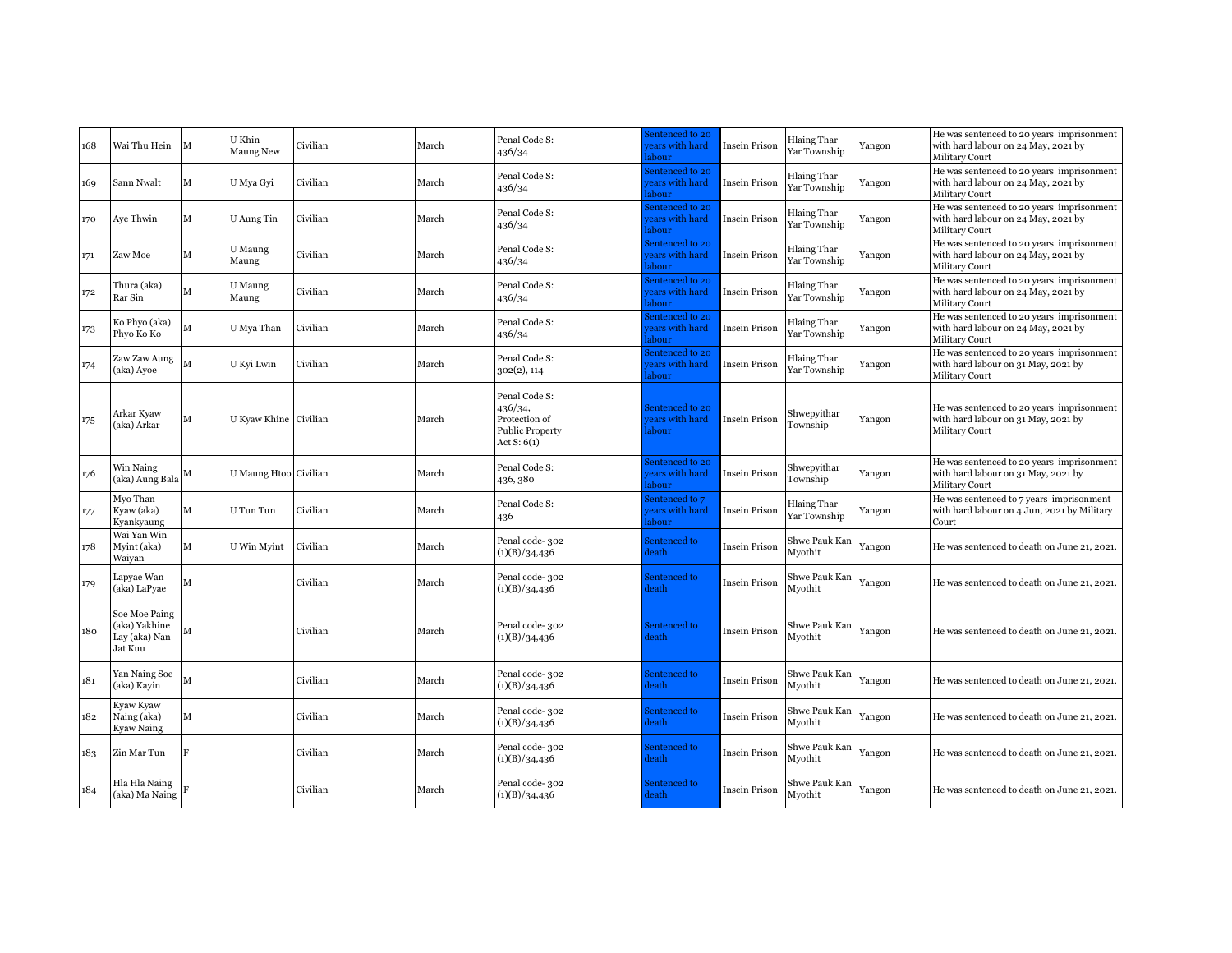| 185 | Sann Oo (aka)<br>Kalar Gvi                           | M                       |             | Civilian | March | Penal code-<br>201,109      | Sentenced to 7<br>ears with hard<br>abour                          | <b>Insein Prison</b> | Shwe Pauk Kan<br>Myothit           | Yangon | He was sentenced to seven years in prison<br>with hard labour on June 21, 2021.                   |
|-----|------------------------------------------------------|-------------------------|-------------|----------|-------|-----------------------------|--------------------------------------------------------------------|----------------------|------------------------------------|--------|---------------------------------------------------------------------------------------------------|
| 186 | Aung Myo Thu<br>(aka) Wa Tote                        | М                       | U Thay Lwin | Civilian | March | Penal Code S: 6<br>(1), 380 | Sentenced to 7<br>ears with hard<br>abour                          | Insein Prison        | Seikkann<br>Township               | Yangon | He was sentenced to 7 years imprisonment<br>with hard labour on 21 Jun, 2021 by Military<br>Court |
| 187 | Htay Lwin                                            | М                       |             | Civilian | March | Penal Code S: 6<br>(1), 380 | Sentenced to 7<br>ears with hard<br>abour                          | Insein Prison        | Seikkann<br>Township               | Yangon | He was sentenced to 7 years imprisonment<br>with hard labour on 21 Jun, 2021 by Military<br>Court |
| 188 | Tin Aung (aka)<br>Lar Ba                             | $\overline{\mathbf{M}}$ |             | Civilian | March | Penal Code S: 6<br>(1), 380 | Sentenced to 7<br>ears with hard<br>abour                          | Insein Prison        | Seikkann<br>Township               | Yangon | He was sentenced to 7 years imprisonment<br>with hard labour on 21 Jun, 2021 by Military<br>Court |
| 189 | Win Tun                                              | м                       |             | Civilian | March | Penal Code S: 6<br>(1), 380 | Sentenced to 7<br>vears with hard<br>abour                         | Insein Prison        | Seikkann<br>Township               | Yangon | He was sentenced to 7 years imprisonment<br>with hard labour on 21 Jun, 2021 by Military<br>Court |
| 190 | Thet Linn Tun<br>(aka) Linn<br>Linn (aka) Bal<br>Lay | М                       | U Tin Shwe  | Civilian | March | Penal code-302<br>(2), 114  | Sentenced to 20<br>rears<br>nprisonment<br>vith hard labour        | Insein Prison        | <b>Hlaing Thar</b><br>Yar Township | Yangon | He was sentenced to 20 years imprisonment<br>with hard labouron June 29, 2021.                    |
| 191 | Han Oo                                               | М                       |             | Civilian | March | Penal code-302<br>(2), 114  | Sentenced to 20<br>rears<br>nprisonment<br>vith hard labour        | Insein Prison        | <b>Hlaing Thar</b><br>Yar Township | Yangon | He was sentenced to 20 years imprisonment<br>with hard labouron June 29, 2021.                    |
| 192 | Nwal Tun                                             | М                       |             | Civilian | March | Penal code-302<br>(2), 114  | Sentenced to 20<br>rears<br>inprisonment<br>vith hard labour       | Insein Prison        | <b>Hlaing Thar</b><br>Yar Township | Yangon | He was sentenced to 20 years imprisonment<br>with hard labouron June 29, 2021.                    |
| 193 | Phoe Thingyan M                                      |                         |             | Civilian | March | Penal code-302<br>(2), 114  | Sentenced to 20<br>rears<br>nprisonment<br>vith hard labour        | Insein Prison        | <b>Hlaing Thar</b><br>Yar Township | Yangon | He was sentenced to 20 years imprisonment<br>with hard labouron June 29, 2021.                    |
| 194 | Kyant Gyi<br>(aka) Kyaw<br>Moe Htet                  | М                       |             | Civilian | March | Penal code-302<br>(2), 114  | Sentenced to 20<br>rears<br>nprisonment<br>vith hard labour        | <b>Insein Prison</b> | <b>Hlaing Thar</b><br>Yar Township | Yangon | He was sentenced to 20 years imprisonment<br>with hard labouron June 29, 2021.                    |
| 195 | Zaw Myo Htet                                         | м                       |             | Civilian | March | Penal code-302<br>(2), 114  | Sentenced to 20<br><i>rears</i><br>nprisonment<br>vith hard labour | Insein Prison        | <b>Hlaing Thar</b><br>Yar Township | Yangon | He was sentenced to 20 years imprisonment<br>with hard labouron June 29, 2021.                    |
| 196 | Ko Min                                               | М                       |             | Civilian | March | Penal code-302<br>(2), 114  | Sentenced to 20<br>rears<br>inprisonment<br>vith hard labour       | Insein Prison        | <b>Hlaing Thar</b><br>Yar Township | Yangon | He was sentenced to 20 years imprisonment<br>with hard labouron June 29, 2021.                    |
| 197 | Ashay Gyi<br>(aka) Watot                             | М                       |             | Civilian | March | Penal code-302<br>(2), 114  | Sentenced to 20<br><b>rears</b><br>nprisonment<br>vith hard labour | Insein Prison        | <b>Hlaing Thar</b><br>Yar Township | Yangon | He was sentenced to 20 years imprisonment<br>with hard labouron June 29, 2021.                    |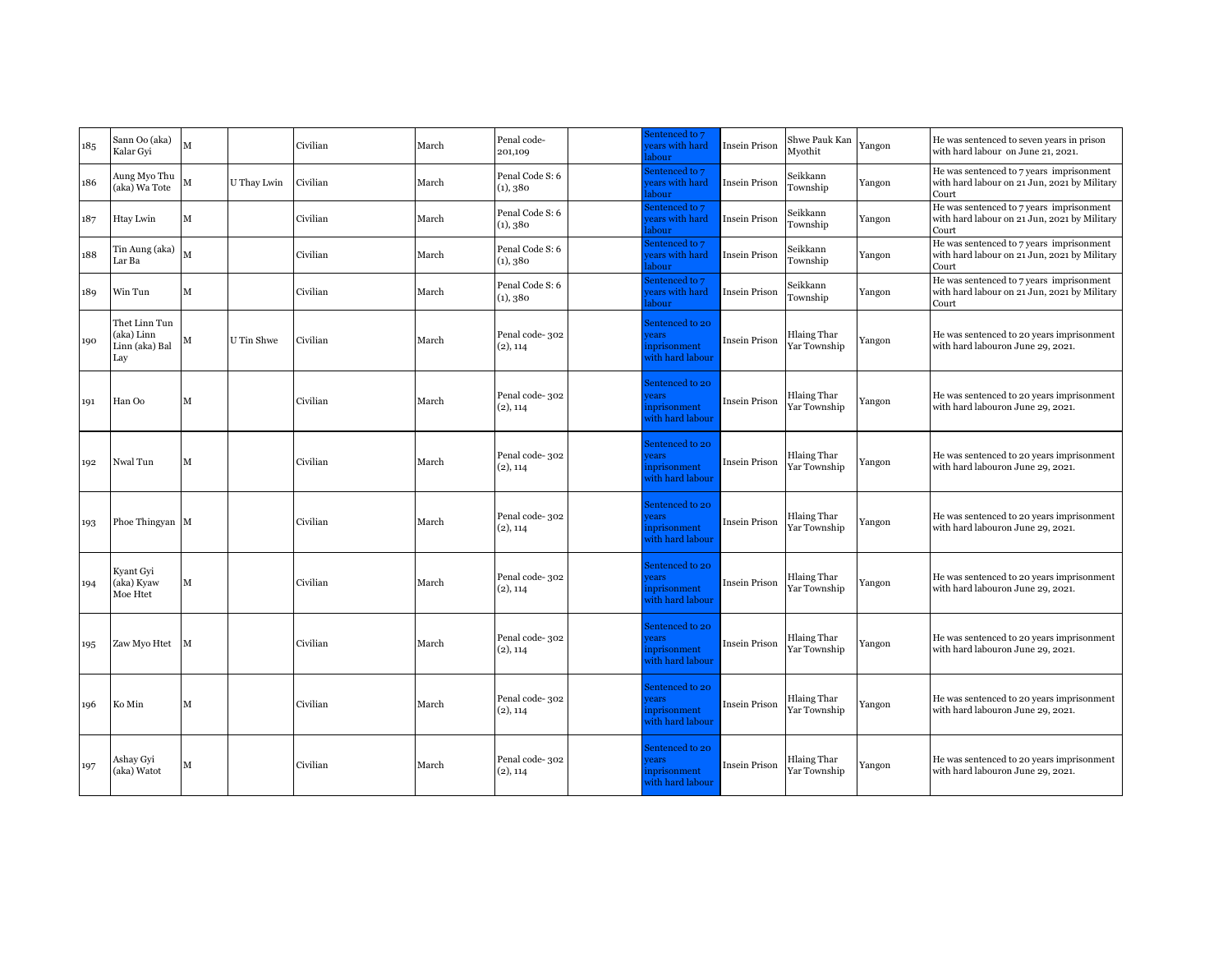| 198 | Aung Sann<br>Linn (aka)<br>Aung Sann<br>Myint                         | $\mathbf M$  | U Aung Thu                       | Civilian | March          | Penal code-436                | Sentenced to 20<br>ears<br>nprisonment<br>with hard labour  | Insein Prison         | <b>Hlaing Thar</b><br>Yar Township                          | Yangon      | He was sentenced to 20 years imprisonment<br>with hard labouron June 29, 2021.                                                                                                                  |
|-----|-----------------------------------------------------------------------|--------------|----------------------------------|----------|----------------|-------------------------------|-------------------------------------------------------------|-----------------------|-------------------------------------------------------------|-------------|-------------------------------------------------------------------------------------------------------------------------------------------------------------------------------------------------|
| 199 | Tun Tun Aung<br>(aka) Bo Tun<br>(aka) Japan<br>Gyi (aka) Win<br>Naing | $\mathbf{M}$ |                                  | Civilian | March          | Penal code-302<br>$(2)$ 114   | Sentenced to 20<br>ears<br>nprisonment<br>with hard labour  | <b>Insein Prison</b>  | <b>Hlaing Thar</b><br>Yar Township                          | Yangon      | He was sentenced to 20 years imprisonment<br>with hard labouron June 29, 2021.                                                                                                                  |
| 200 | Thiha                                                                 | M            | U Myint Thein Civilian           |          | May            | Penal code-307                | Sentenced to 20<br>rears<br>nprisonment<br>with hard labour | Insein Prison         | <b>Hlaing Thar</b><br>Yar Township                          | Yangon      | He was sentenced to 20 years imprisonment<br>with hard labouron June 29, 2021.                                                                                                                  |
| 201 | Phyo Man Oo                                                           | M/23         |                                  | Civilian | $1-Apr-21$     |                               | Sentenced to 3<br>nonths                                    |                       | Pyin Oo Lwin<br>Township                                    | Mandalay    | For staging a protest against the military<br>coup                                                                                                                                              |
| 202 | Yin Yin Aung                                                          | F/29         | U Aung Aye                       | Civilian | 2-Apr-21       | Penal Code S:<br>505-a        | Sentenced to 3<br>nonths                                    | Insein Prison         | Dagon Seikkan<br>Township                                   | Yangon      | She was sentenced to three years<br>imprisonment on 2021                                                                                                                                        |
| 203 | May Thu<br>Khaing                                                     | F/26         | U Ye Thein                       | Civilian | $2$ -Apr-21    |                               | Sentenced to 3<br>months                                    | Insein Prison         | Dagon Seikkan<br>Township                                   | Yangon      | She was sentenced to three years<br>imprisonment on 2021                                                                                                                                        |
| 204 | Kaung Kaung                                                           | M/22         | U Win Thein,<br>Daw Aye<br>Thein | Civilian | 3-Apr-21       | Penal Code S:<br>505-a        | Sentenced to 2<br>vears                                     |                       | No. 3 Quarter,<br>Myananda (1)<br>Street, Pulaw<br>Township | Tanintharyi | Sentenced to two years imprisonment on 28<br>May 21                                                                                                                                             |
| 205 | Sandar Htay<br>Htay Lwin                                              | R            |                                  | Civilian | $6$ -Apr-21    | Penal Code S:<br>505-a        | Sentenced to 3<br>rears                                     | Insein Prison         | Yangon                                                      | Yangon      | She was Detained at Dagon Myothit (North)<br>41 Quarter in Yangon Region. Sentenced to<br>three years imprisonment on 22 Apr 21                                                                 |
| 206 | Ti Zaw Aung                                                           | M            |                                  | Civilian | $6$ -Apr-21    | Penal Code S:<br>505-a        | Sentenced to 3<br>years                                     | Insein Prison         | Yangon                                                      | Yangon      | He was Detained at Dagon Myothit (North)<br>41 Quarter in Yangon Region. Sentenced to<br>three years imprisonment on 22 Apr 21                                                                  |
| 207 | Shwn Lei Mya<br>Shwe                                                  |              |                                  | Civilian | $6-$ Apr $-21$ | Penal Code S:<br>505-a        | Sentenced to 3<br>rears                                     | Insein Prison         | Yangon                                                      | Yangon      | She was Detained at Dagon Myothit (North)<br>41 Quarter in Yangon Region. Sentenced to<br>three years imprisonment on 22 Apr 21                                                                 |
| 208 | Phyu Phyu Soe $F/43$                                                  |              |                                  | Civilian | $6$ -Apr-21    | Penal Code S:<br>505-a        | Sentenced to 2<br>rears                                     | Tharvarwadd<br>Prison | Hlaw Gar<br>Quarter, Shwepy Yangon<br>ithar Township        |             | Sentenced to two years imprisonment on 26<br>Apr 21. She was transferred from Insein<br>Prison to Tharyarwaddy Prison on August 29.                                                             |
| 209 | Ye Soe Htut                                                           | M            |                                  | Civilian | 10-Apr-21      |                               | Sentenced to 2<br>years                                     | Kawthaung<br>Prison   | Kawthaung<br>Township                                       | Tanintharvi | When at his friends gold shop, he was<br>interrogated by the junta and arrested for<br>having a photograph of a weapon on his<br>phone. Sentenced to two years<br>imprisonment on June 9, 2021. |
| 210 | Seint Seint<br>Win Phyu<br>(aka) Sone<br>Sone                         | F/28         | U Myint Lwin                     | Civilian | 13-Apr-21      | Electronic<br>Article S: 33-a | Sentenced to 3<br>ears with hard<br>labour                  | Insein Prison         | (46) Ward,<br>North Dagon<br>Township                       | Yangon      | Sentenced to 3 years imprisonment with<br>hard labour on April 12, 2021.                                                                                                                        |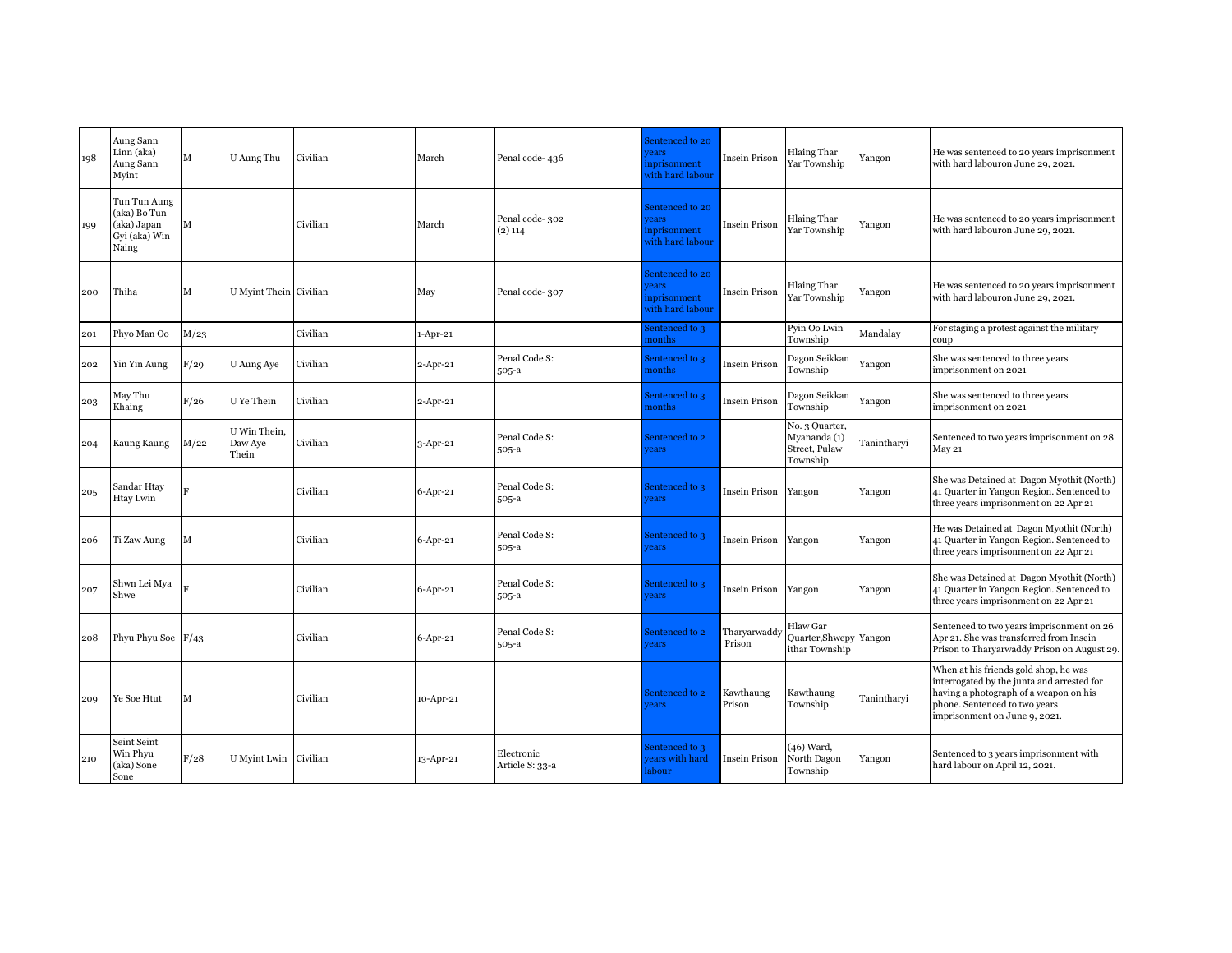| 211 | Win Zaw                            | м           |                                   | Civilian | 15-Apr-21 | Penal Code S:<br>505-a | Sentenced to 3<br>rears                                                |                      | Nyaung paung<br>Yin Village,<br>Kantbalu<br>Township                       | Sagaing     | Detained at his house with guns shooting by<br>Military Council in his Nyaung paung Yin<br>Village, Watto (north), Kanbalu District,<br>Sagaing Division. Sentenced to three years<br>imprisonment on 4 May 21     |
|-----|------------------------------------|-------------|-----------------------------------|----------|-----------|------------------------|------------------------------------------------------------------------|----------------------|----------------------------------------------------------------------------|-------------|--------------------------------------------------------------------------------------------------------------------------------------------------------------------------------------------------------------------|
| 212 | Thiha Htut                         | М           | Daw Khet<br>Khet Lwin<br>(Mother) | Civilian | 17-Apr-21 |                        | Sentenced to 3<br>ears with hard<br>abour                              | Insein Prison        | North Dagon<br>Township                                                    | Yangon      | He was arrested and interrogated by<br>members of the military council in Shwegyin<br>Township He was sentenced to three years<br>imprisonment with hard labour by the court<br>in Daik-U Prison on June 3, 2021.  |
| 213 | Min Tint Naing M                   |             |                                   | Civilian | 17-Apr-21 |                        | Sentenced to 3<br>ears with hard<br>abour                              | Insein Prison        | North Dagon<br>Township                                                    | Yangon      | He was arrested and interrogated by<br>members of the military council in Shwegyin<br>Township He was sentenced to three years<br>imprisonment with hard labour by the court<br>in Daik-U Prison on June 3, 2021.  |
| 214 | Thiha                              | м           |                                   | Civilian | 17-Apr-21 |                        | Sentenced to 3<br>ears with hard<br>abour                              | <b>Insein Prison</b> | North Dagon<br>Township                                                    | Yangon      | He was arrested and interrogated by<br>members of the military council in Shwegyin<br>Township He was sentenced to three years<br>imprisonment with hard labour by the court<br>in Daik-U Prison on June 3, 2021.  |
| 215 | Swan Pyae<br>Sone Mon              | R           |                                   | Civilian | 17-Apr-21 |                        | Sentenced to 3<br>ears with hard<br>abour                              | Insein Prison        | North Dagon<br>Township                                                    | Yangon      | He was arrested and interrogated by<br>members of the military council in Shwegyin<br>Township She was sentenced to three years<br>imprisonment with hard labour by the court<br>in Daik-U Prison on June 3, 2021. |
| 216 | Than Htwe Lay M                    |             |                                   | Civilian | 18-Apr-21 |                        | Sentenced                                                              |                      | Wel Kyun<br>Ward, Thukha<br>street, Dawei<br>Township                      | Tanintharvi |                                                                                                                                                                                                                    |
| 217 | Thi Thi Khine                      | F/45        |                                   | Civilian | 19-Apr-21 | Penal Code S:<br>505-a | Sentenced to 2<br>rears                                                | Kawthaung<br>Prison  | Shwepyithar<br>Ward.<br>Kawthaung<br>Town.<br>Tanintharyi                  | Tanintharyi | She was arrested and charged for the accuse<br>of finding the fireworks at the local grocery<br>store that she opened. Sentenced to two<br>years imprisonment on June 9, 2021                                      |
| 218 | Kan Kaung                          | M           | U Nyunt Aung Civilian             |          | 21-Apr-21 | Penal Code S:<br>505-a | sentenced to 3<br>rears                                                | Obo Prison           | Mandalay                                                                   | Mandalay    | He was sentenced to 3 years imprisonment<br>on Sep 20, 2021.                                                                                                                                                       |
| 219 | Thaung Htike<br>(aka) Thar<br>Sann | M/40        | U Thaung<br>Nyunt                 | Civilian | 25-Apr-21 | Penal Code S:<br>505-a | 2021 On June 11,<br>he was<br>entenced to<br>three vears in<br>prison. | Myeik Prison         | Hospital Road,<br>No. (4) Ward,<br>Pulaw<br>Township                       | Tanintharvi | He was arrested for aiding and abetting CDM.                                                                                                                                                                       |
| 220 | Kaung Sett Thu M/23                |             |                                   | Civilian | 30-Apr-21 |                        | Sentenced to 3<br>rears                                                | <b>Insein Prison</b> | No 447,<br>Maharswe<br>Street, 5 Ward,<br><b>Hlaing Thayar</b><br>Township | Yangon      | Sentenced to three years imprisonment on<br>20 May 21                                                                                                                                                              |
| 221 | Phyo Zaw                           | $\mathbf M$ |                                   | Civilian | 30-Apr-21 |                        | Sentenced to 3<br>ears                                                 | <b>Insein Prison</b> | Hlaing Thayar<br>Township                                                  | Yangon      | Sentenced to three years imprisonment on<br>20 May 21                                                                                                                                                              |
| 222 | Kyaw Myo<br>Aung                   | M           |                                   | Civilian | 30-Apr-21 |                        | Sentenced to 3<br>rears                                                | <b>Insein Prison</b> | <b>Hlaing Thayar</b><br>Township                                           | Yangon      | Sentenced to three years imprisonment on<br>20 May 21                                                                                                                                                              |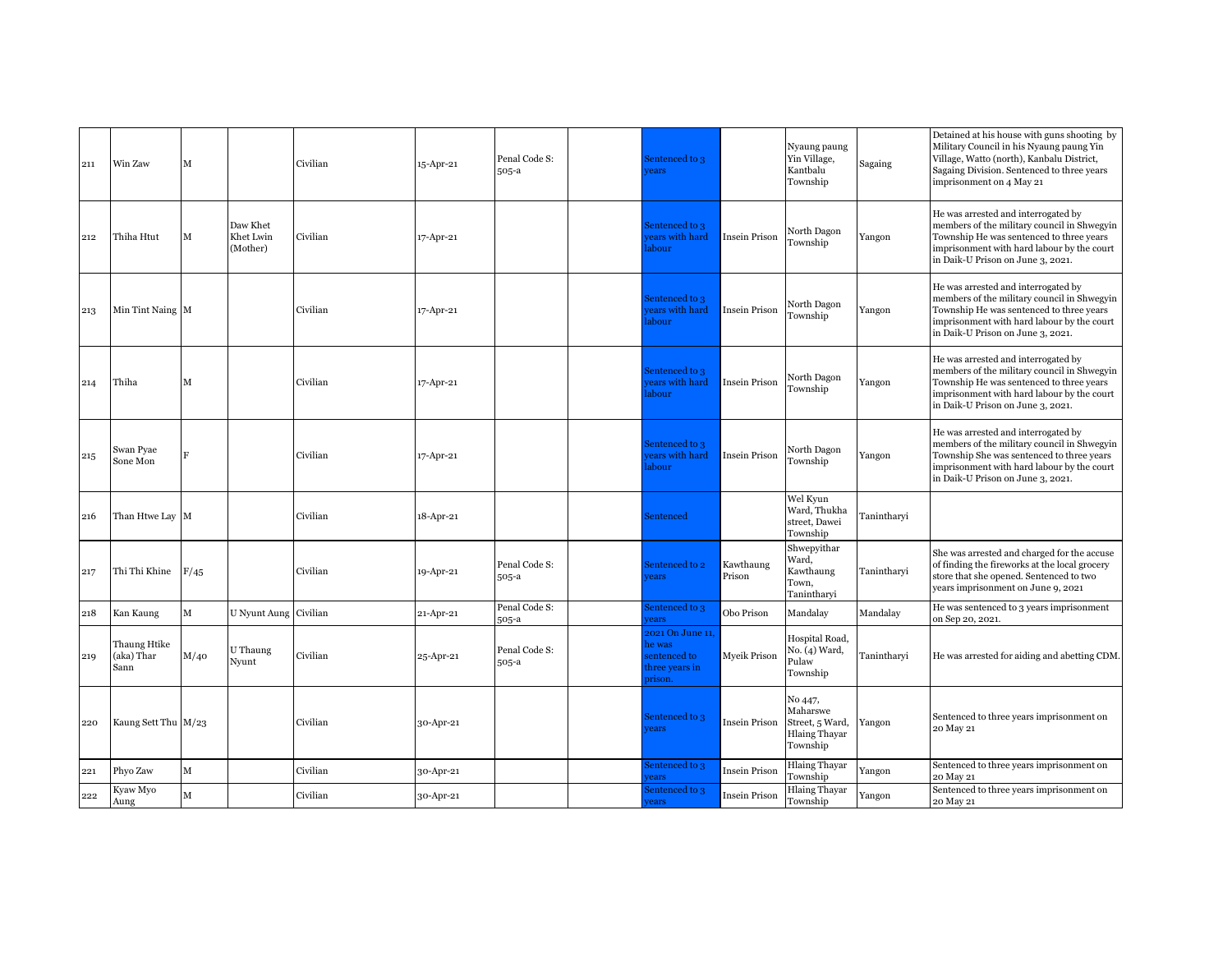| 223 | Min Tun                   | M |                       | Civilian | 30-Apr-21 |                         | sentenced to 3<br>ears                                | Insein Prison | <b>Hlaing Thayar</b><br>Township        | Yangon | Sentenced to three years imprisonment on<br>20 May 21                                                              |
|-----|---------------------------|---|-----------------------|----------|-----------|-------------------------|-------------------------------------------------------|---------------|-----------------------------------------|--------|--------------------------------------------------------------------------------------------------------------------|
| 224 | Naing Linn<br>Htet        | M |                       | Civilian | 30-Apr-21 |                         | sentenced to 3<br>ears                                | Insein Prison | Yangon                                  | Yangon | Sentenced to three years imprisonment on<br>20 May 21                                                              |
| 225 | Ashaygyi                  | М |                       | Civilian | 30-Apr-21 |                         | sentenced to 3<br>ears                                | Insein Prison | Yangon                                  | Yangon | Sentenced to three years imprisonment on<br>20 May 21                                                              |
| 226 | Aung Pyae<br>Sone         | м |                       | Civilian | April     | Penal Code S:<br>505-a  | entenced to 3<br>ears with hard<br>abour              | Daik-U Prison | Shwegyin<br>Township                    | Bago   | He was sentenced to three years<br>imprisonment with hard labour by the court<br>in Daik-U Prison on June 3, 2021. |
| 227 | Yan Min Naung M           |   |                       | Civilian | April     | Penal Code S:<br>505-a  | Sentenced to 3<br>ears with hard<br>abour             | Daik-U Prison | Shwegyin<br>Township                    | Bago   | He was sentenced to three years<br>imprisonment with hard labour by the court<br>in Daik-U Prison on June 3, 2021. |
| 228 | Thet Tun Aung M           |   |                       | Civilian | April     | Penal Code S:<br>505-a  | entenced to 3<br>ears with hard<br>abour              | Daik-U Prison | Shwegyin<br>Township                    | Bago   | He was sentenced to three years<br>imprisonment with hard labour by the court<br>in Daik-U Prison on June 3, 2021. |
| 229 | Tin Myo Thura M           |   |                       | Civilian | April     | Penal Code S:<br>505-a  | entenced to 3<br>ears with hard<br>abour              | Daik-U Prison | Shwegyin<br>Township                    | Bago   | He was sentenced to three years<br>imprisonment with hard labour by the court<br>in Daik-U Prison on June 3, 2021. |
| 230 | Kyaw Nadi Yan M           |   |                       | Civilian | April     | Penal Code S:<br>505-a  | entenced to 3<br>ears with hard<br>abour              | Daik-U Prison | Shwegyin<br>Township                    | Bago   | He was sentenced to three years<br>imprisonment with hard labour by the court<br>in Daik-U Prison on June 3, 2021. |
| 231 | Swam Pyae Tun M           |   |                       | Civilian | April     | Penal Code S:<br>505-a  | entenced to 3<br>ears with hard<br>abour              | Daik-U Prison | Shwegyin<br>Township                    | Bago   | He was sentenced to three years<br>imprisonment with hard labour by the court<br>in Daik-U Prison on June 3, 2021. |
| 232 | Min Wathon Oo M           |   |                       | Civilian | April     | Penal Code S:<br>505-a  | sentenced to 3<br>ears with hard<br>abour             | Daik-U Prison | Shwegyin<br>Township                    | Bago   | He was sentenced to three years<br>imprisonment with hard labour by the court<br>in Daik-U Prison on June 3, 2021. |
| 233 | Sithu Phyo                | м |                       | Civilian | April     | Penal Code S:<br>505-a  | entenced to 3<br>ears with hard<br>abour              | Daik-U Prison | Shwegyin<br>Township                    | Bago   | He was sentenced to three years<br>imprisonment with hard labour by the court<br>in Daik-U Prison on June 3, 2021. |
| 234 | Myo Thu Han               | M |                       | Civilian | April     | Penal Code S:<br>505-a  | entenced to 3<br>ears with hard<br>abour              | Daik-U Prison | Shwegyin<br>Township                    | Bago   | He was sentenced to three years<br>imprisonment with hard labour by the court<br>in Daik-U Prison on June 3, 2021. |
| 235 | Than Htike<br>Aung        | М |                       | Civilian | April     | Penal Code S:<br>505-a  | entenced to 3<br>ears with hard<br>abour              | Daik-U Prison | Shwegyin<br>Township                    | Bago   | He was sentenced to three years<br>imprisonment with hard labour by the court<br>in Daik-U Prison on June 3, 2021. |
| 236 | <b>Hlaing Phyo</b><br>Thu | м |                       | Civilian | April     | Penal Code S:<br>505-a  | entenced to 3<br>ears with hard<br>abour              | Daik-U Prison | Shwegyin<br>Township                    | Bago   | He was sentenced to three years<br>imprisonment with hard labour by the court<br>in Daik-U Prison on June 3, 2021. |
| 237 | Thandar Aung              |   |                       | Civilian | April     | Penal Code S:<br>505-a  | entenced to 3<br>ears with hard<br>abour              | Daik-U Prison | Shwegyin<br>Township                    | Bago   | He was sentenced to three years<br>imprisonment with hard labour by the court<br>in Daik-U Prison on June 3, 2021. |
| 238 | Jue Zin Thi               |   |                       | Civilian | April     | Penal Code S:<br>505-a  | entenced to 3<br>ears with hard<br>abour              | Daik-U Prison | Shwegyin<br>Township                    | Bago   | He was sentenced to three years<br>imprisonment with hard labour by the court<br>in Daik-U Prison on June 3, 2021. |
| 239 | Saw Nga Lay               | М |                       | Civilian | April     | Penal Code S:<br>505-a  | entenced to 6<br>ears with hard<br>abour              | Daik-U Prison | Shwegyin<br>Township                    | Bago   | He was sentenced to six years imprisonment<br>with hard labour by the court in Daik-U<br>Prison on June 3, 2021.   |
| 240 | Thuzar (aka)<br>Shan Ma   |   | U Soe Myint           | Civilian | April     | Penal code-124-<br>B(A) | Sentenced to 10<br>ears in prison<br>vith hard labour | Insein Prison | $(24)$ Ward,<br>South Dagon<br>Township | Yangon | She was sentenced to 10 years<br>imprisonment with hard labour on 24 Jun,<br>2021 by Military Court                |
| 241 | May Thu                   |   | U Aung Myint Civilian |          | April     | Penal code-6(1)         | Sentenced to 7<br>ears in prison<br>with hard labour  | Insein Prison | South Dagon<br>Township                 | Yangon | She was sentenced to seven years<br>inprisonment with hard labour on 24 Jun,<br>2021 by Military Court             |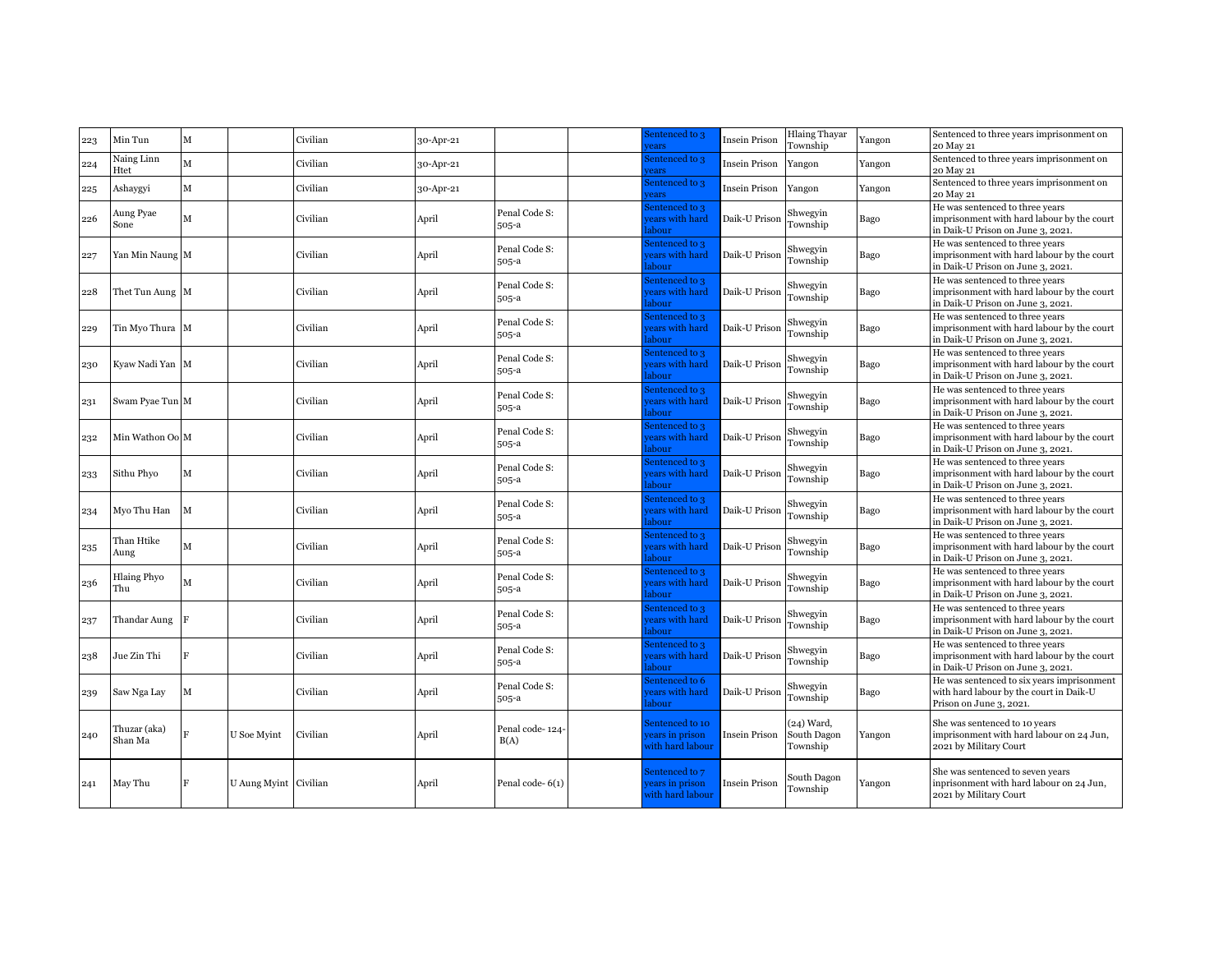| 242 | Than Kyawe                                       | F/40 |                        | Civilian | April     | Penal Code S:<br>505-a     | Sentenced to 2<br>rears                       | Kawthaung<br>Prison  | Shwepyithar<br>Ward,<br>Kawthaung<br>Township                              | Tanintharvi | She was detained and charged when they<br>found fireworks at a local grocery store she<br>opened, and accused her of being<br>responsible for them. Sentenced to two years<br>imprisonment on June 9, 2021 |
|-----|--------------------------------------------------|------|------------------------|----------|-----------|----------------------------|-----------------------------------------------|----------------------|----------------------------------------------------------------------------|-------------|------------------------------------------------------------------------------------------------------------------------------------------------------------------------------------------------------------|
| 243 | Cho San                                          | F/40 |                        | Civilian | April     | Penal Code S:<br>$505-a$   | Sentenced to 2<br><b>rears</b>                | Kawthaung<br>Prison  | Shwepyithar<br>Ward,<br>Kawthaung<br>Township                              | Tanintharyi | Sentenced to two years imprisonment on<br>June 9, 2021                                                                                                                                                     |
| 244 | Htike Htike                                      | M/30 |                        | Civilian | April     | Penal Code S:<br>$505-a$   | Sentenced to 2<br><b>rears</b>                | Kawthaung<br>Prison  | Shwepyithar<br>Ward,<br>Kawthaung<br>Township                              | Tanintharyi | Sentenced to two years imprisonment on<br>June 9, 2021                                                                                                                                                     |
| 245 | Nyi Nyi Htwe                                     | M/35 | U Htwe Myint Civilian  |          | 2-May-21  | Weapons Act S:<br>19-d     | Sentenced to 3<br><i>rears</i>                | Insein Prison        | Tharaphi <sub>5</sub><br>street, 34<br>Ward, North<br>Dagon<br>Township    | Yangon      | Sentenced to three years imprisonment on<br>19 May 21                                                                                                                                                      |
| 246 | Nyi Nyi Kyaw                                     | M    | U Myint Thein Civilian |          | 2-May-21  | Penal Code S: 505-a        | Sentenced to 3<br><b>rears</b>                | Insein Prison        | No (1398),<br>Nilar (4) Street,<br>$(57)$ Ward,<br>South Dagon<br>Township | Yangon      | At around 2:30 pm on May 2, he and his<br>partner attempted to blow up a car that was a<br>Township Chief patrol car but it wasn't<br>achieved and he was arrested and his<br>partner was escape.          |
| 247 | Cherry Phyo                                      | F/25 | U Moe Kyaw<br>Thwen    | Civilian | 8-May-21  | Penal Code S:<br>505-a     | 3 Sentenced to<br>rears                       | Insein Prison        | North Okkalapa<br>Township                                                 | Yangon      | Sentenced to three years imprisonment on<br>2021                                                                                                                                                           |
| 248 | Aung Thet<br>Paing                               | М    | U Myint Soe            | Civilian | 4-May-21  | Penal Code S:<br>124-b (a) | entenced to 10<br>ears with hard<br>abour     | Insein Prison        | Shwepyithar<br>Township                                                    | Yangon      | He was sentenced to 10 years imprisonment<br>with hard labour on 21 Jun, 2021 by Military<br>Court                                                                                                         |
| 249 | Lay Lay Naing                                    | F    |                        | Civilian | 22-May-21 | Penal Code S:<br>505-a     | sentenced to 3<br>ears                        | Meikhtila<br>Prison  | Thasi Township Mandalay                                                    |             | Sentenced to three years imprisonment on 4<br>Jun, 21                                                                                                                                                      |
| 250 | Zaw Htet Aung                                    | M/30 | U Win Nyunt            | Civilian | 22-May-21 |                            | sentenced to 3<br>ears                        | Meikhtila<br>Prison  | Thasi Township Mandalay                                                    |             | Sentenced to three years imprisonment on<br>14 Jun, 21                                                                                                                                                     |
| 251 | Thura Zaw                                        | M    |                        | Civilian | 29-May-21 |                            | Sentenced                                     |                      | Kyauk Hmaw<br>Ward, Dawei<br>Township                                      | Tanintharyi | He was Detained at his home.                                                                                                                                                                               |
| 252 | Toe Tat Htet<br>Myat Aung<br>(aka) Sanay<br>Thar | M    |                        | Civilian | May       | Penal code-124<br>(C)      | entenced to 20<br>ears with hard<br>abour     | Insein Prison        | Hlaing Tharyar<br>Township                                                 | Yangon      | He was sentenced to 20 years imprisonment<br>with hard labouron June 21, 2021.                                                                                                                             |
| 253 | Linn Linn Htet M                                 |      |                        | Civilian | May       | Penal code-124<br>(C)      | entenced to 20<br>ears with hard<br>abour     | Insein Prison        | <b>Hlaing Tharyar</b><br>Township                                          | Yangon      | He was sentenced to 20 yearsimprisonment<br>with hard labouron June 21, 2021.                                                                                                                              |
| 254 | Win Naing<br>Htwe (aka)<br>Phoe Tavot            | M    |                        | Civilian | May       | Penal code-124<br>(C)      | entenced to 20<br>ears with hard<br>abour     | Insein Prison        | Hlaing Tharyar<br>Township                                                 | Yangon      | He was sentenced to 20 years in prison with<br>hard labouron June 21, 2021.                                                                                                                                |
| 255 | Shein Paing Oo M                                 |      | U Aung Myo<br>Oo       | Civilian | May       | Penal code-124<br>(C)      | entenced to 20<br>ears with hard<br>abour     | Insein Prison        | <b>Hlaing Tharyar</b><br>Township                                          | Yangon      | He was sentenced to 20 years imprisonment<br>with hard labouron June 21, 2021.                                                                                                                             |
| 256 | Nay Myo (aka)<br>Charli                          | M    | U Kyi                  | Civilian | May       | Penal code-124<br>b(d)     | entenced to 10<br>ears with hard<br>abour     | Insein Prison        | Bago                                                                       | Bago        | He was sentenced to 10 years imprisonment<br>with hard labour on 21 Jun, 2021 by Military<br>Court                                                                                                         |
| 257 | Cho Mar                                          | F/41 | U Soe Aung             | Civilian | 3-Jun-21  | Penal Code S:<br>505-a     | Sentenced to 3<br><i>rears</i><br>mprisonment | <b>Insein Prison</b> | Dagon Seikkan<br>Township                                                  | Yangon      |                                                                                                                                                                                                            |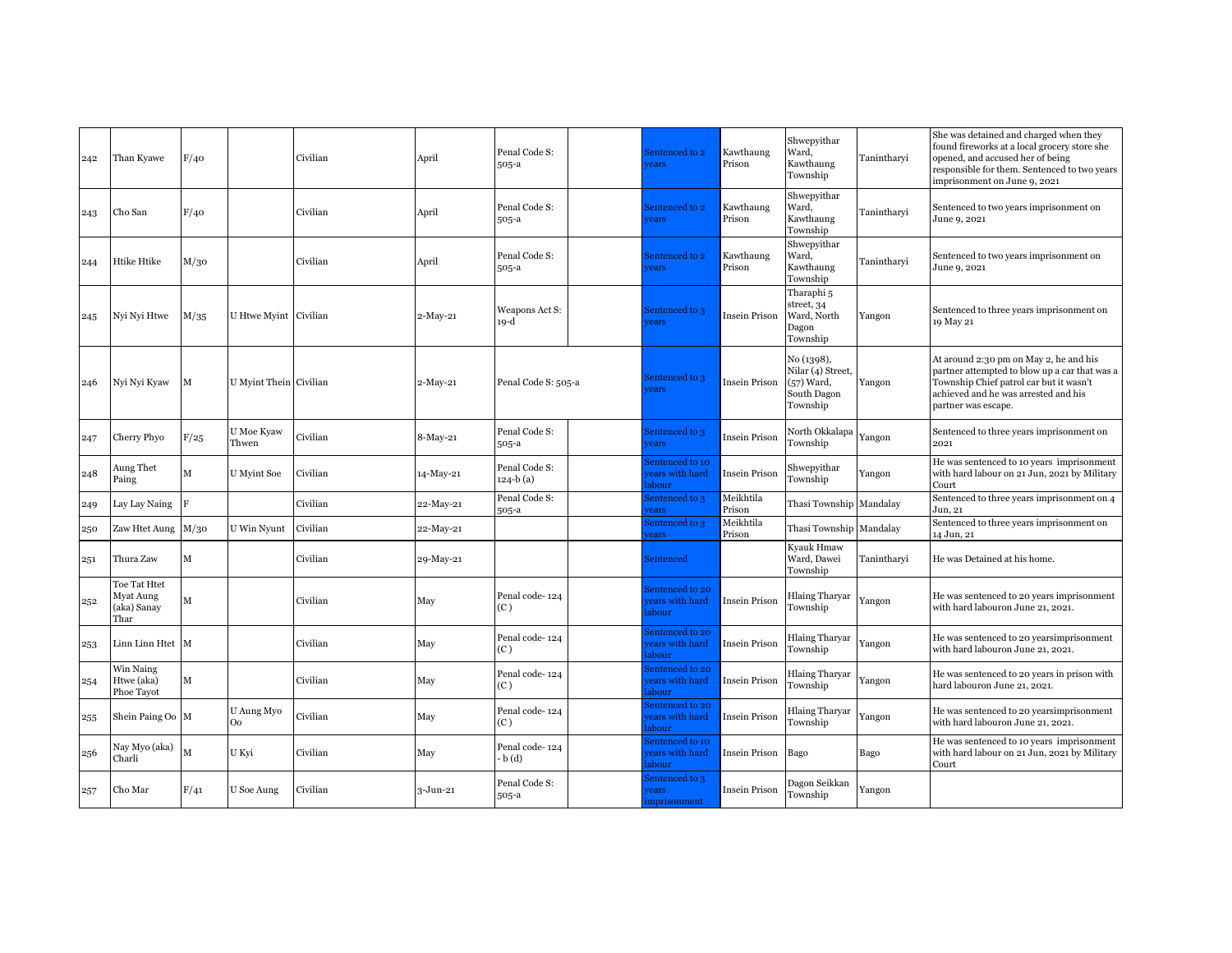| $\sqrt{258}$ | Sai Thant Zin<br>O <sub>0</sub> | M/19 | U Nyi Nyi<br>Lwin     | Civilian | 7-Jun-21     | Penal Code S:<br>505-a                              | Sentenced to 3<br>vears<br>imprisonment<br>with hard labour        |                      | Peit Swe Ward,<br>Area 4, Mogok<br>Township                                | Mandalay    | Sentenced to 3 years imprisonment with<br>hard labour on June 23, 2021                            |
|--------------|---------------------------------|------|-----------------------|----------|--------------|-----------------------------------------------------|--------------------------------------------------------------------|----------------------|----------------------------------------------------------------------------|-------------|---------------------------------------------------------------------------------------------------|
| 259          | Htet Wai Aung M/19              |      | U Kyi Thaung Civilian |          | 7-Jun-21     | Penal Code S:<br>505-a                              | Sentenced to 3<br><b>rears</b><br>imprisonment<br>with hard labour |                      | Peit Swe Ward.<br>Area 4, Mogok<br>Township                                | Mandalay    | Sentenced to 3 years imprisonment with<br>hard labour on June 23, 2021                            |
| 260          | Wai Lu                          | M/20 | Daw Shwe Thi Civilian |          | 7-Jun-21     | Penal Code S:<br>505-a                              | Sentenced to 3<br>rears<br>imprisonment<br>with hard labour        |                      | Peit Swe Ward,<br>Area 4, Mogok<br>Township                                | Mandalay    | Sentenced to 3 years imprisonment with<br>hard labour on June 23, 2021                            |
| 261          | Kyaw Zin                        | M/27 | U Hla Moe<br>Aung     | Civilian | 7-Jun-21     | Penal Code S:<br>505-a                              | Sentenced to 3<br>rears<br>mprisonment<br>with hard labour         |                      | Peit Swe Ward.<br>Area 4, Mogok<br>Township                                | Mandalay    | Sentenced to 3 years imprisonment with<br>hard labour on June 23, 2021                            |
| 262          | May Thu                         | F    | U Aung Myint Civilian |          | 8-Jun-21     | <b>Public Property</b><br>Protection Law<br>S: 6(1) | Sentenced                                                          | <b>Insein Prison</b> | No. 692, Mya<br>Yadanar (3)<br>Street, 24 ward,<br>South Dagon<br>Township | Yangon      | Sentenced to on 24 Jun 21                                                                         |
| 263          | San Myint<br>Aung               | М    | U Aung Soe            | Civilian | $9 - Jun-21$ |                                                     | Sentenced to 3<br>ears                                             | Obo Prison           | Amarapura<br>Township                                                      | Mandalay    | He was sentenced to 3 years imprisonment<br>on Sep 20, 2021.                                      |
| 264          | Wai Yan Kyaw                    | M/25 |                       | Civilian | 10-Jun-21    |                                                     | Sentenced                                                          |                      | Myo Thit 7<br>Street, Dawei<br>Township                                    | Tanintharyi | 4 wearing plain clothes entered his owned<br>restaurant in New Dawei Township and<br>arrested him |
| 265          | Kyaw Aye                        | M    | U Thein Zaw           | Civilian | 14-Jun-21    | Penal Code S:<br>505-a                              | Sentenced to 3<br>ears                                             | Obo Prison           | Mandalay                                                                   | Mandalay    | He was sentenced to 3 years imprisonment<br>on Sep 20, 2021.                                      |
| 266          | Kyi Pyar Win                    | F    | U Kyi Win             | Civilian | 10-Aug-21    | Unlawful<br>Associations<br>Act $S: 17(1)$          | Sentenced to Life<br>mprisonment                                   | Insein Prison        | Asu Gyi Village,<br>Htantabin<br>Township                                  | Yangon      | She was sentenced to life imprisonment on<br>Oct 6, 2021.                                         |
| 267          | Khin Myo Oo                     | F    | U Maung Maun Civilian |          | 10-Aug-21    | Unlawful<br>Associations<br>Act $S: 17(1)$          | Sentenced to Life<br>imprisonment                                  | Insein Prison        | Asu Gyi Village,<br>Htantabin<br>Township                                  | Yangon      | She was sentenced to life imprisonment on<br>Oct 6, 2021.                                         |
| 268          | Khin Maung Zav M                |      | Thein Aung            | Civilian | 10-Aug-21    | Unlawful<br>Associations<br>Act $S: 17(1)$          | Sentenced to Life<br>mprisonment                                   | Insein Prison        | Asu Gyi Village,<br>Htantabin<br>Township                                  | Yangon      | He was sentenced to life imprisonment on<br>Oct 6, 2021.                                          |
| 269          | Ye Tun Tought M                 |      | Aung Swe              | Civilian | 10-Aug-21    | Unlawful<br>Associations<br>Act $S: 17(1)$          | Sentenced to Life<br>imprisonment                                  | Insein Prison        | Asu Gyi Village,<br>Htantabin<br>Township                                  | Yangon      | He was sentenced to life imprisonment on<br>Oct 6, 2021.                                          |
| 270          | Aye Aye Moe                     | F/33 | U Than Oo             | Civilian | 21-Aug-21    | Penal Code S:<br>505-a, 124                         | Sentenced to 20<br><b>rears</b><br>mprisonment                     | Insein Prison        | <b>Hlaing Thayar</b><br>Township                                           | Yangon      | She was sentenced to 20 years imprisonment<br>on Sep 15,2021                                      |
| 271          | Aung Moe<br>Kyaw                | м    |                       | Civilian | 27-Aug-21    | Penal Code S:<br>505-a                              | Sentenced to 1<br>ear<br>imprisonment                              |                      | Mogok<br>Township                                                          | Mandalay    | He was sentenced to 1 year imprisonment on<br>August 27, 2021.                                    |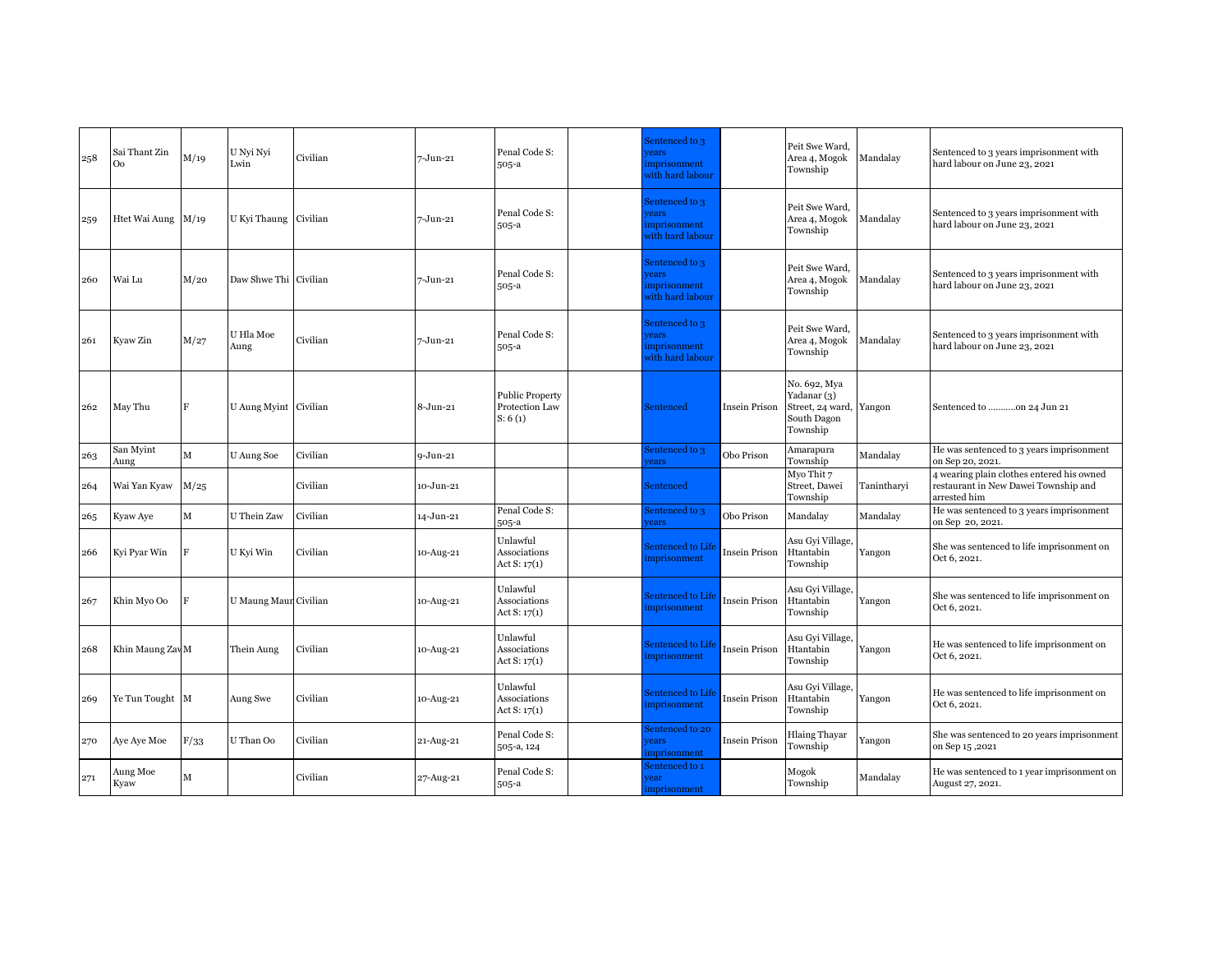| 272 | Kay Zin Kyaing F                                                              |      |                              | Civilian | 15-Sep-21 | Penal Code S:<br>$505-a$                            | Sentenced to 2<br>rears<br>mprisonment                             | Taung Lay<br>Lone Prison | Zaw Ti Village,<br>Ywar Thit<br>Ward, Aung<br>Pan Township | Shan        | She was sentenced to 2 year imprisonment<br>on September 16, 2021.                                                                                     |
|-----|-------------------------------------------------------------------------------|------|------------------------------|----------|-----------|-----------------------------------------------------|--------------------------------------------------------------------|--------------------------|------------------------------------------------------------|-------------|--------------------------------------------------------------------------------------------------------------------------------------------------------|
| 273 | Win Bo (aka) A<br>Phoe Gvi                                                    | M/36 | U Tin Ngwe                   | Civilian |           | Penal Code S:<br>505-a, 353                         | Sentenced to 5<br>rears<br>inprisonment                            |                          | Pauktaw<br>Village, Bago                                   | Bago        |                                                                                                                                                        |
| 274 | Aung Myo Oo<br>(aka) Wat See<br>Kalar                                         | М    | U Maung<br>Maung Lay         | Civilian |           | Penal Code S:<br>435                                | Sentenced to 7<br>rears<br>nprisonment<br>with hard labour         | Insein Prison            | South Dagon<br>Township                                    | Yangon      | He was sentenced to 7 years inprisonment<br>with hard labouron June 11, 2021.                                                                          |
| 275 | Gyit Tuu                                                                      | М    | U Tun Kywe                   | Civilian |           | Penal Code S:<br>435                                | Sentenced to 7<br>rears<br>nprisonment<br>with hard labour         | Insein Prison            | South Dagon<br>Township                                    | Yangon      | He was sentenced to 7 years inprisonment<br>with hard labouron June 11, 2021.                                                                          |
| 276 | Pyae Phyo Win<br>(aka) Mae Mae M<br>Gyi                                       |      | $\rm U$ Win Min<br>Htike     | Civilian |           | Penal Code S:<br>435                                | Sentenced to 7<br><i>rears</i><br>inprisonment<br>vith hard labour | Insein Prison            | South Dagon<br>Township                                    | Yangon      | He was sentenced to 7 years inprisonment<br>with hard labouron June 11, 2021.                                                                          |
| 277 | Aung Phyo<br>Kyaw (aka)<br>Kalar Gyi                                          | М    | U Than Zaw<br>O <sub>o</sub> | Civilian |           | <b>Public Property</b><br>Protection Law<br>S: 6(1) | Sentenced to 7<br><b>rears</b><br>nprisonment<br>with hard labour  | Insein Prison            | South Dagon<br>Township                                    | Yangon      | He was sentenced to 7 years inprisonment<br>with hard labouron June 11, 2021.                                                                          |
| 278 | Kyaw Kyaw<br>Tun (aka)<br>Kyaw Lay                                            | М    | U Tun Tun                    | Civilian |           | the Public<br>Property<br>Protection Act            | Sentenced to 7<br>rears<br>nprisonment<br>with hard labour         | Insein Prison            | North Okkalapa<br>Township                                 | Yangon      | He was sentenced to 7 years inprisonment<br>with hard labouron June 11, 2021.                                                                          |
| 279 | Phyo Naing<br>(aka) Ko Phyo                                                   | М    | U Lwin Naing Civilian        |          |           | <b>Public Property</b><br>Protection Law<br>S: 6(1) | Sentenced to 7<br>rears<br>inprisonment<br>with hard labour        | Insein Prison            | North Okkalapa<br>Township                                 | Yangon      | He was sentenced to 7 years inprisonment<br>with hard labouron June 11, 2021.                                                                          |
| 280 | Min Wai Shan<br>Phyo (aka) Min $\big _{\rm M}$<br>Thet Khine<br>(aka) Bay Bar |      | U Myint<br>Maung Maung       | Civilian |           | <b>Public Property</b><br>Protection Law<br>S: 6(1) | Sentenced to 7<br><b>rears</b><br>nprisonment<br>vith hard labour  | Insein Prison            | North Okkalapa<br>Township                                 | Yangon      | He was sentenced to 7 years inprisonment<br>with hard labouron June 11, 2021.                                                                          |
| 281 | Nyunt Lwin<br>(aka) Maung<br>Nyunt                                            | М    | U Aye                        | Civilian |           | Penal Code S:<br>452                                | Sentenced to 7<br>rears<br>inprisonment<br>with hard labour        | Insein Prison            | Shwepyitha<br>Township                                     | Yangon      | On June 11, 2021, he was Sentenced to seven<br>years imprisonment with hard labour under<br>Section 452 of the Penal Code by the military<br>tribunal  |
| 282 | Nilar Sein                                                                    | F    | U Shwe Linn                  | Civilian |           | Penal Code S:<br>452                                | Sentenced to 7<br>rears<br>inprisonment<br>with hard labour        | Insein Prison            | Shwepyitha<br>Township                                     | Yangon      | On June 11, 2021, she was Sentenced to<br>seven years imprisonment with hard labour<br>under Section 452 of the Penal Code by the<br>military tribunal |
| 283 | Kyaw Nanda<br>Naing                                                           | М    |                              | Civilian |           | Penal Code S:<br>505-a                              | sentenced to 3<br>vears<br>imprisonment                            | Myeik Prison             | Pin O, Myeik<br>Township                                   | Tanintharvi |                                                                                                                                                        |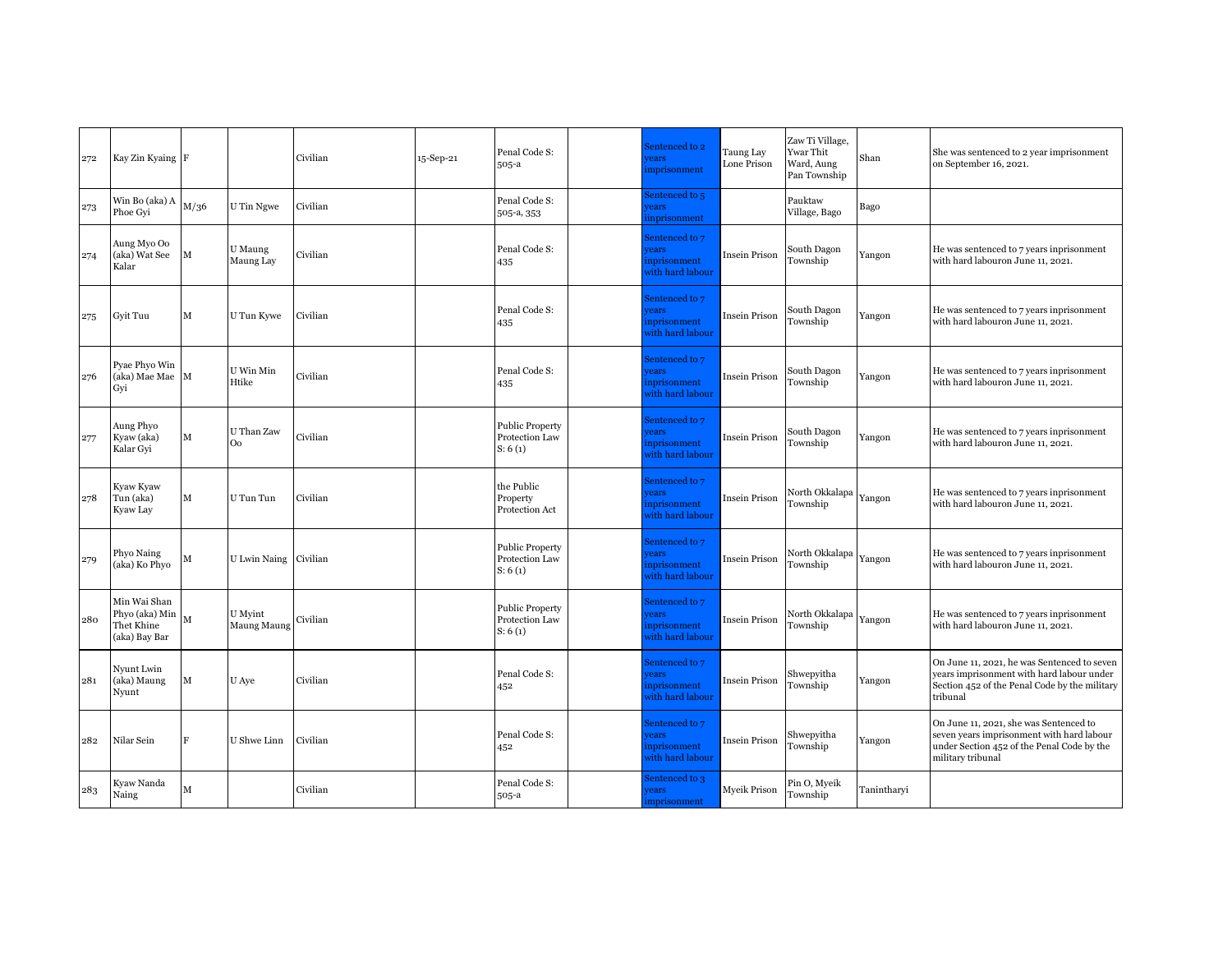| 284 | Thuta Tin Soe           | M            | Civilian |  | Sentenced | Dawei Prison | Dawei<br>Township        | Tanintharyi |  |
|-----|-------------------------|--------------|----------|--|-----------|--------------|--------------------------|-------------|--|
| 285 | Wai Yan Htet            | M            | Civilian |  | Sentenced | Dawei Prison | Dawei<br>Township        | Tanintharyi |  |
| 286 | Moe                     | $\mathbf{M}$ | Civilian |  | Sentenced | Dawei Prison | Dawei<br>Township        | Tanintharyi |  |
| 287 | Tun Naung               | $\mathbf M$  | Civilian |  | Sentenced | Dawei Prison | Dawei<br>Township        | Tanintharyi |  |
| 288 | Zaw Thike               | $\mathbf{M}$ | Civilian |  | Sentenced | Dawei Prison | Dawei<br>Township        | Tanintharyi |  |
| 289 | Wai Yan Htay            | M            | Civilian |  | Sentenced | Dawei Prison | Dawei<br>Township        | Tanintharyi |  |
| 290 | Phyo Min Ko             | M            | Civilian |  | Sentenced | Dawei Prison | Dawei<br>Township        | Tanintharyi |  |
| 291 | Min Ko Oo               | $\mathbf M$  | Civilian |  | Sentenced | Dawei Prison | Dawei<br>Township        | Tanintharyi |  |
| 292 | Oakar Shine Aur M       |              | Civilian |  | Sentenced | Dawei Prison | Dawei<br>Township        | Tanintharvi |  |
| 293 | Kyi Htwe                | $\mathbf{M}$ | Civilian |  | Sentenced | Dawei Prison | Dawei<br>Township        | Tanintharyi |  |
| 294 | Kyaw Myo Thu M          |              | Civilian |  | Sentenced | Dawei Prison | Dawei<br>Township        | Tanintharyi |  |
| 295 | Saw San Tun             | M            | Civilian |  | Sentenced | Dawei Prison | Dawei<br>Township        | Tanintharyi |  |
| 296 | Kaung Myat Oo M         |              | Civilian |  | Sentenced | Dawei Prison | Dawei<br>Township        | Tanintharyi |  |
| 297 | Moe Zaw Than M          |              | Civilian |  | Sentenced | Dawei Prison | Dawei<br>Township        | Tanintharyi |  |
| 298 | Chit Maung<br>Maung Tun | $\mathbf M$  | Civilian |  | Sentenced | Dawei Prison | Dawei<br>Township        | Tanintharvi |  |
| 299 | Zin Myat Oo             | $\mathbf{M}$ | Civilian |  | Sentenced | Dawei Prison | Dawei<br>Township        | Tanintharyi |  |
| 300 | Ye Tun                  | $\mathbf M$  | Civilian |  | Sentenced | Dawei Prison | Thayetchoung<br>Township | Tanintharyi |  |
| 301 | Aung Ko Oo              | $\mathbf{M}$ | Civilian |  | Sentenced | Dawei Prison | Thayetchoung<br>Township | Tanintharyi |  |
| 302 | Kyaw Lwin               | $\mathbf{M}$ | Civilian |  | Sentenced | Dawei Prison | Thayetchoung<br>Township | Tanintharyi |  |
| 303 | Kyaw Min Oo             | $\mathbf M$  | Civilian |  | Sentenced | Dawei Prison | Yebyu<br>Township        | Tanintharyi |  |
| 304 | Ko Ko Linn Nain M       |              | Civilian |  | Sentenced | Dawei Prison | Yebyu<br>Township        | Tanintharyi |  |

**Total - 304**